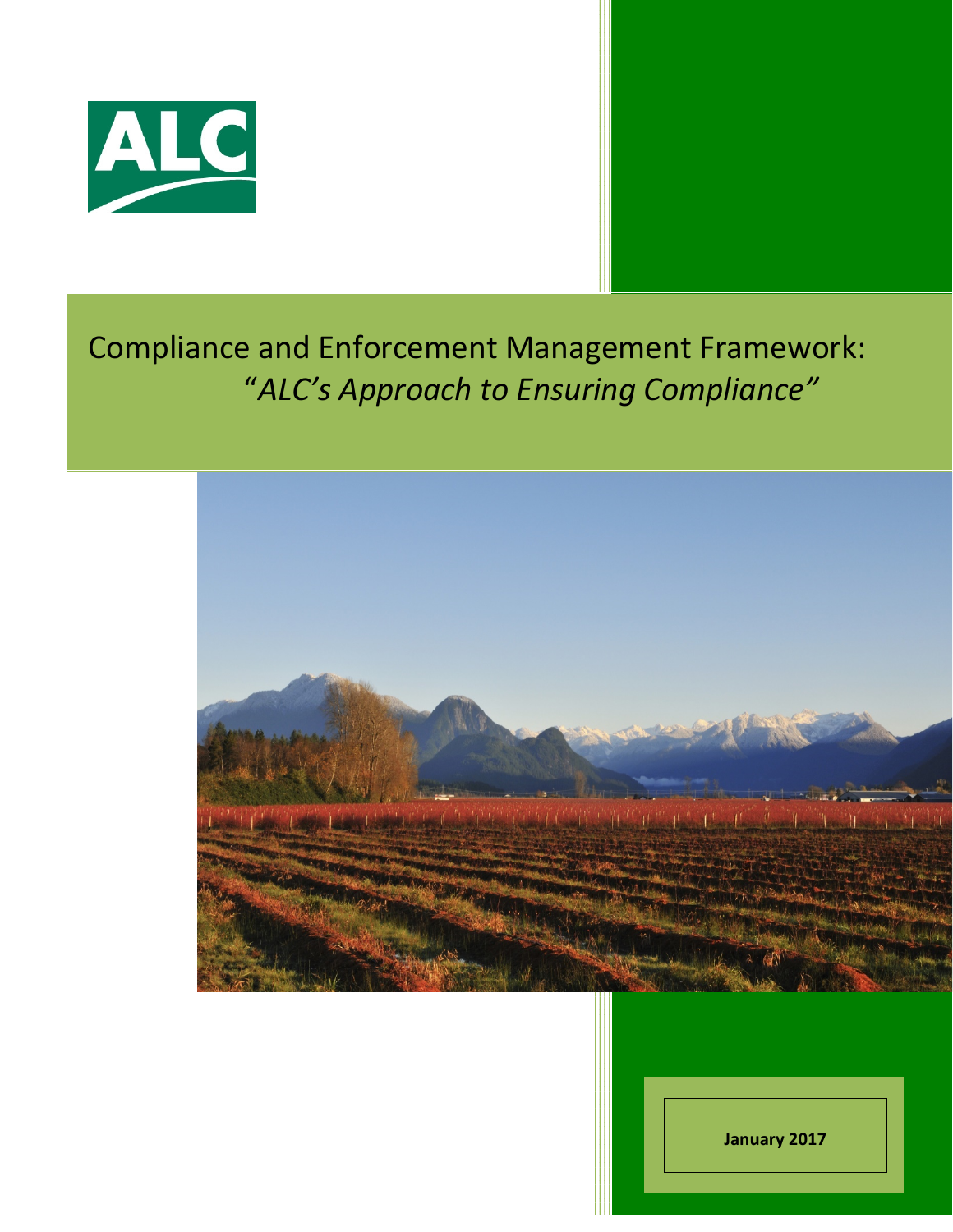| <b>Effective Date:</b>   | November 2016                                                                                                                 |
|--------------------------|-------------------------------------------------------------------------------------------------------------------------------|
| <b>Responsible Area:</b> | Compliance and Enforcement Section, Agricultural Land Commission                                                              |
| <b>Staff Affected:</b>   | All staff in the Agricultural Land Commission engaged in compliance and/or<br>enforcement activities.                         |
| <b>Amendments:</b>       | Suggested amendments to the Framework document may be submitted to the<br>Director, Operations, Agricultural Land Commission. |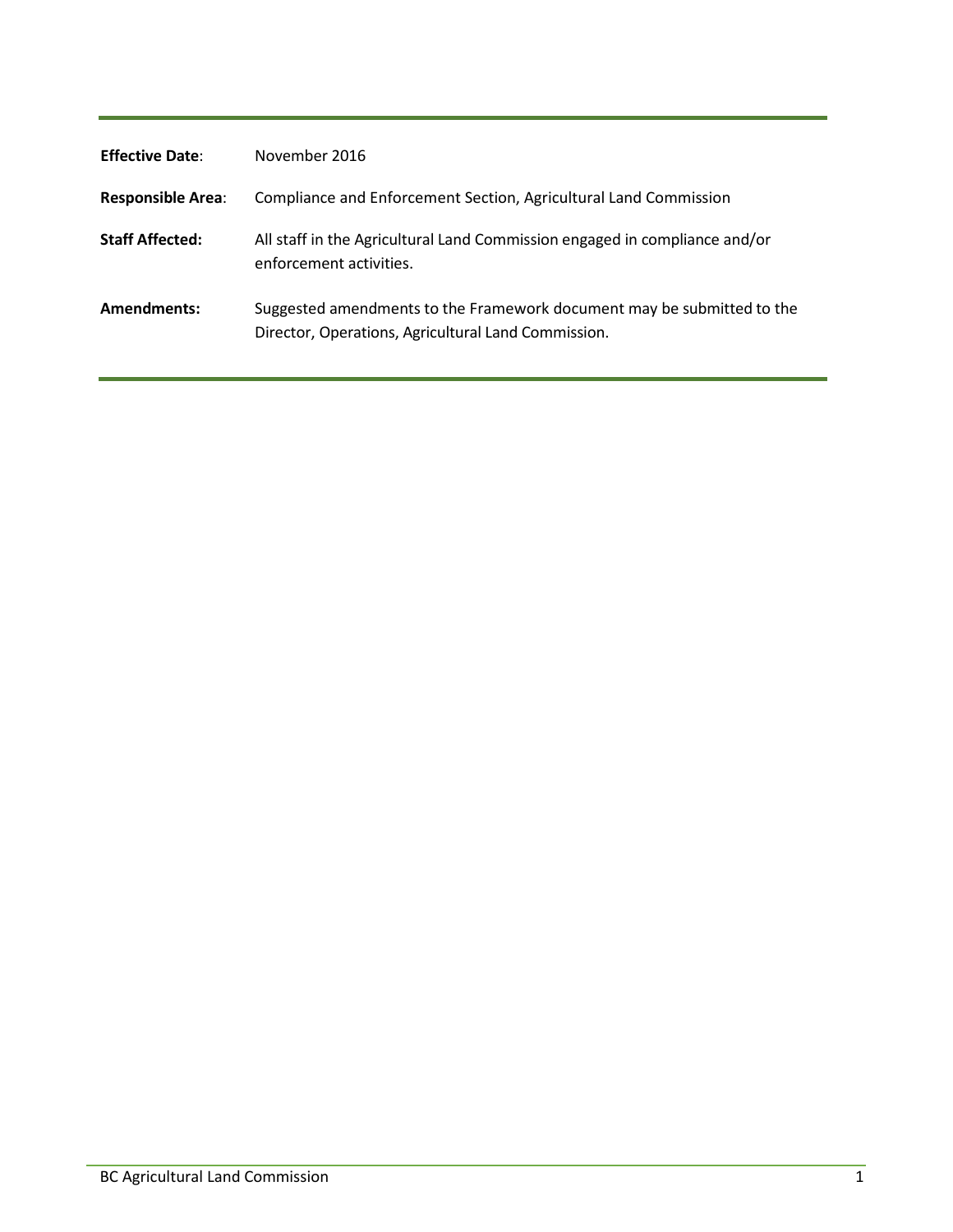## **Table of Contents**

| <b>Definitions</b>                                               | 4  |
|------------------------------------------------------------------|----|
| <b>Introduction</b>                                              | 6  |
| Structure of this Document                                       | 7  |
| <b>Chapter 1: Enforcement Context</b>                            | 8  |
| Purpose of this Chapter                                          | 8  |
| Introduction                                                     | 8  |
| Social Regulatory Approach<br>1.0                                | 9  |
| Confidentiality<br>1.1                                           | 9  |
| ALC Principles of Enforcement<br>1.2                             | 9  |
| Guiding Principles of the Compliance and Enforcement Team<br>1.3 | 10 |
| 1.3.1 Appropriate Decision Maker                                 | 10 |
| Quality Control - Read & Review Process<br>1.4                   | 11 |
| Performance Indicators<br>1.5                                    | 12 |
|                                                                  |    |
| <b>Chapter 2: Fact-Finding</b>                                   | 13 |

|                  | Purpose of this Chapter                                                    | 13 |
|------------------|----------------------------------------------------------------------------|----|
| Introduction     |                                                                            |    |
| 2.0              | Fact-Finding                                                               | 13 |
| 2.1              | Procedures for Processing Incoming Reports of Misuse of ALR land           | 13 |
| $2.2\phantom{0}$ | <b>Multiple Complaints</b>                                                 | 14 |
| 2.3              | Inspections                                                                | 15 |
| 2.4              | <b>Staff Authorized to Perform Inspections</b>                             | 15 |
| 2.5              | s.49 of the ALCA                                                           | 16 |
| 2.6              | Ongoing or Repeat Inspections                                              | 18 |
|                  | <b>Chapter 3: Factors in Determining Next Steps in Non-Compliance</b>      | 19 |
|                  | Purpose of this Chapter                                                    | 19 |
|                  | Introduction                                                               | 19 |
| 3.0              | Factors that may be considered in determining whether to take C&E measures | 19 |
| 3.1              | Non-Compliance Decision Matrix                                             | 20 |
|                  | 3.1.1 Levels of Escalating Agricultural Impacts                            | 22 |
|                  | 3.1.2 Categories of Likelihood of Compliance                               | 23 |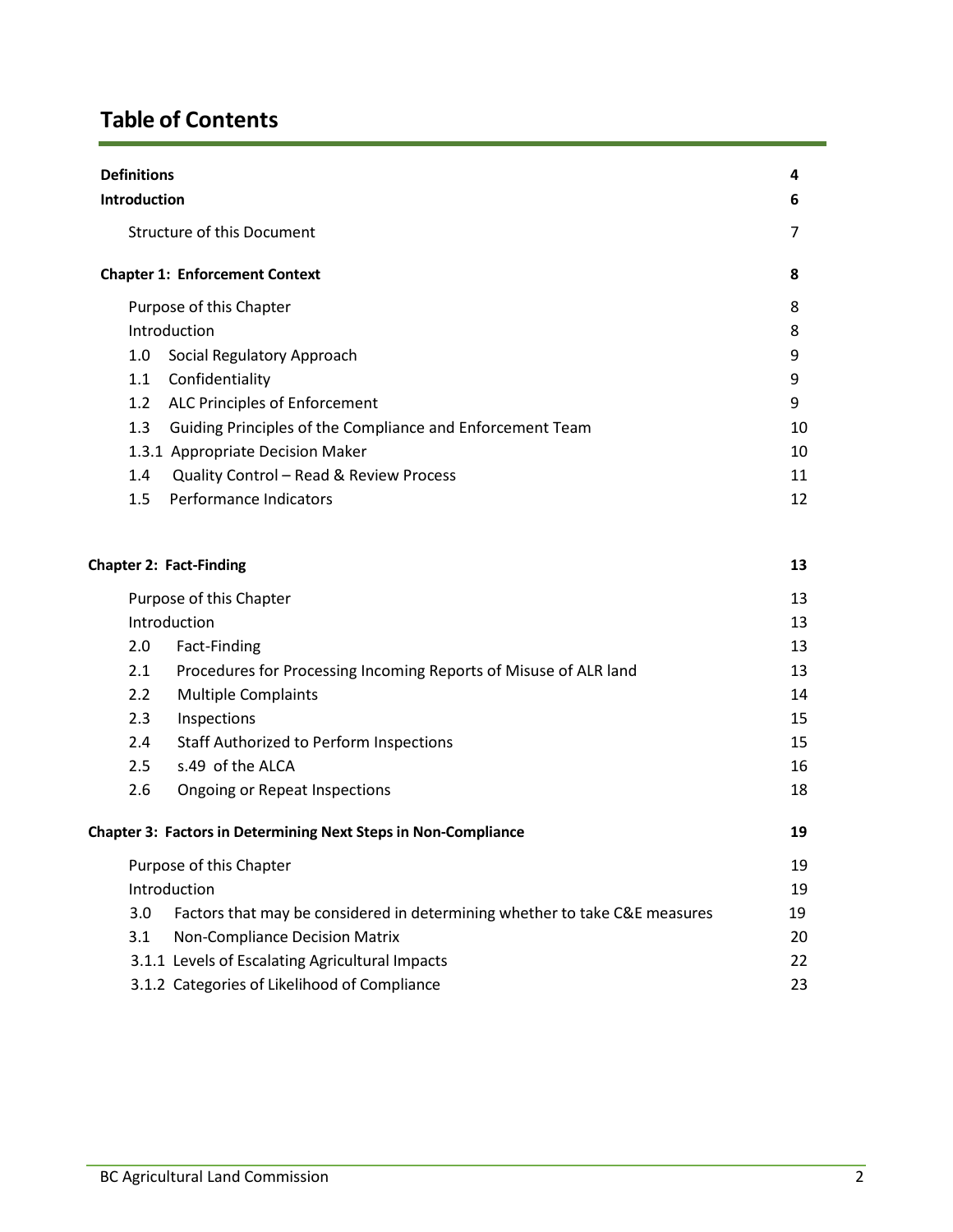| <b>Chapter 4: Considerations for Referrals</b>                | 24 |
|---------------------------------------------------------------|----|
| Purpose of this Chapter                                       | 24 |
| Introduction                                                  | 24 |
| Procedure<br>4.0                                              | 24 |
| <b>Chapter 5: Some Considerations for C&amp;E Officials</b>   | 25 |
| Purpose of this Chapter                                       | 25 |
| Introduction                                                  | 25 |
| 5.0 General Applications                                      | 25 |
| 5.1 Use of the Non-Compliance Decision Matrix                 | 25 |
| 5.2 Communications with the Program Area                      | 25 |
| <b>Chapter 6: Tools for Addressing Non-Compliance</b>         | 26 |
| Purpose of this Chapter                                       | 26 |
| Introduction                                                  | 26 |
| <b>Compliance Notice</b><br>6.0                               | 26 |
| 6.1<br>Notice of Contravention                                | 27 |
| Stop Work Order<br>6.2                                        | 27 |
| <b>Remediation Order</b><br>6.3                               | 29 |
| 6.4<br><b>Concurrent Enforcement Actions</b>                  | 30 |
| 6.5<br><b>Administrative Penalty</b>                          | 31 |
| 6.6<br>B.C. Supreme Court Order                               | 32 |
| <b>Court Prosecution</b><br>6.7                               | 34 |
| Chapter 7: Appeals                                            | 35 |
| Purpose of this Chapter                                       | 35 |
| Introduction                                                  | 35 |
| 7.0 Who may appeal?                                           | 35 |
| How is an appeal commenced?<br>7.1                            | 35 |
| What is the deadline for delivery of notice of appeal?<br>7.1 | 35 |
| <b>Contact Information</b>                                    | 36 |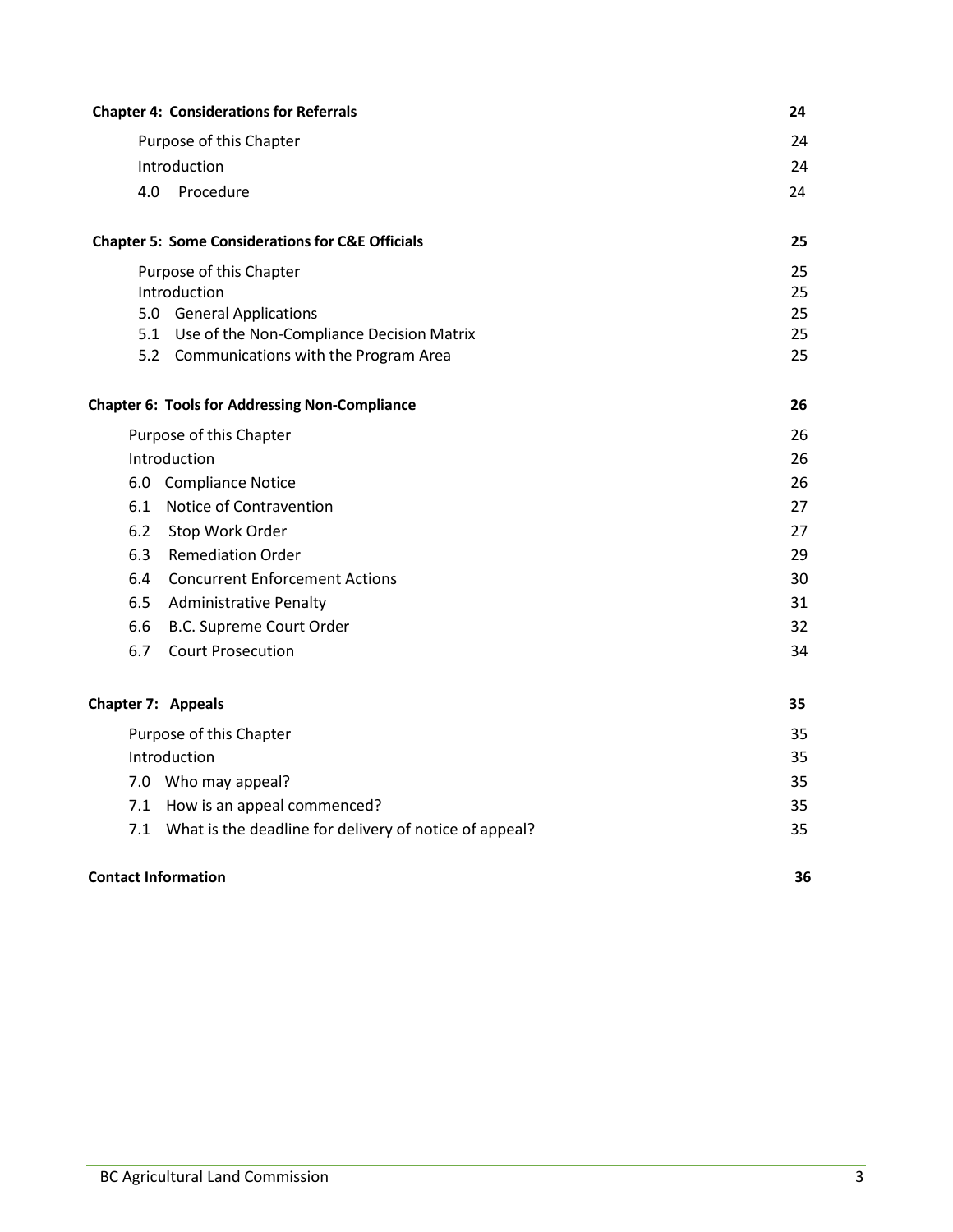## <span id="page-4-0"></span>**Definitions**

**"ALC**" means the Agricultural Land Commission, which is also referred to as the "**commission**";

**"ALCA"** means the **[Agricultural Land Commission Act;](http://www.bclaws.ca/civix/document/id/complete/statreg/02036_01)**

**"ALR"** means the Agricultural Land Reserve;

**"C&E"** means compliance and enforcement;

**"C&E Document**" means this "Compliance and Enforcement Framework" document;

**"CEO"** means the person appointed under section 8(1) of the ALCA, who is also referred to as the "**chief executive officer**";

**"chief executive officer**" means the person appointed under section 8 (1) of the ALCA, who is also referred to as the "**CEO**";

**"commission"** means the Agricultural Land Commission, which is also referred to as the "**ALC**";

**"complaint"** means a concern of possible non-compliance with the ALCA and/or Regulation submitted to the commission by the public, including via email **[ALR Land Use](http://www.alc.gov.bc.ca/assets/alc/assets/legislation-and-regulation/compliance-and-enforcement/unauthorized-use-on-alr-land/c_e_alr_land_use_activity_report_form.pdf) Activity Report Form;**

**"Compliance Notice**" means a document that may be used to notify allegedly non-compliant person(s) in writing that the commission is aware that the person(s) may not be in compliance with the ALCA, Regulation or commission decision or order;

**"decision-maker" or "ALC decision maker"** means, for the purpose of this framework, the CEO or an Official, as defined below;

**"dwelling-house"** means a residence for individuals, whether or not presently occupied, and whether or not fixed, mobile, permanent or temporary in nature;

**"Notice of Contravention"** is a document that notifies non-compliant person(s) in writing that they are contravening the ALCA, Regulation or commission decision or order;

**"official"** means the chief executive officer or a person who is designated by name or title by the chief executive officer to be an official;

**"person"** includes a corporation, partnership or individual, and the personal or other legal representatives of a person to whom the context can apply according to law. "Person" also includes a First Nations Government;

**"record"** includes a book, document, map, drawing, photograph, letter, voucher, paper or any other thing on which information is recorded or stored by any means whether graphic, electronic, mechanical or otherwise;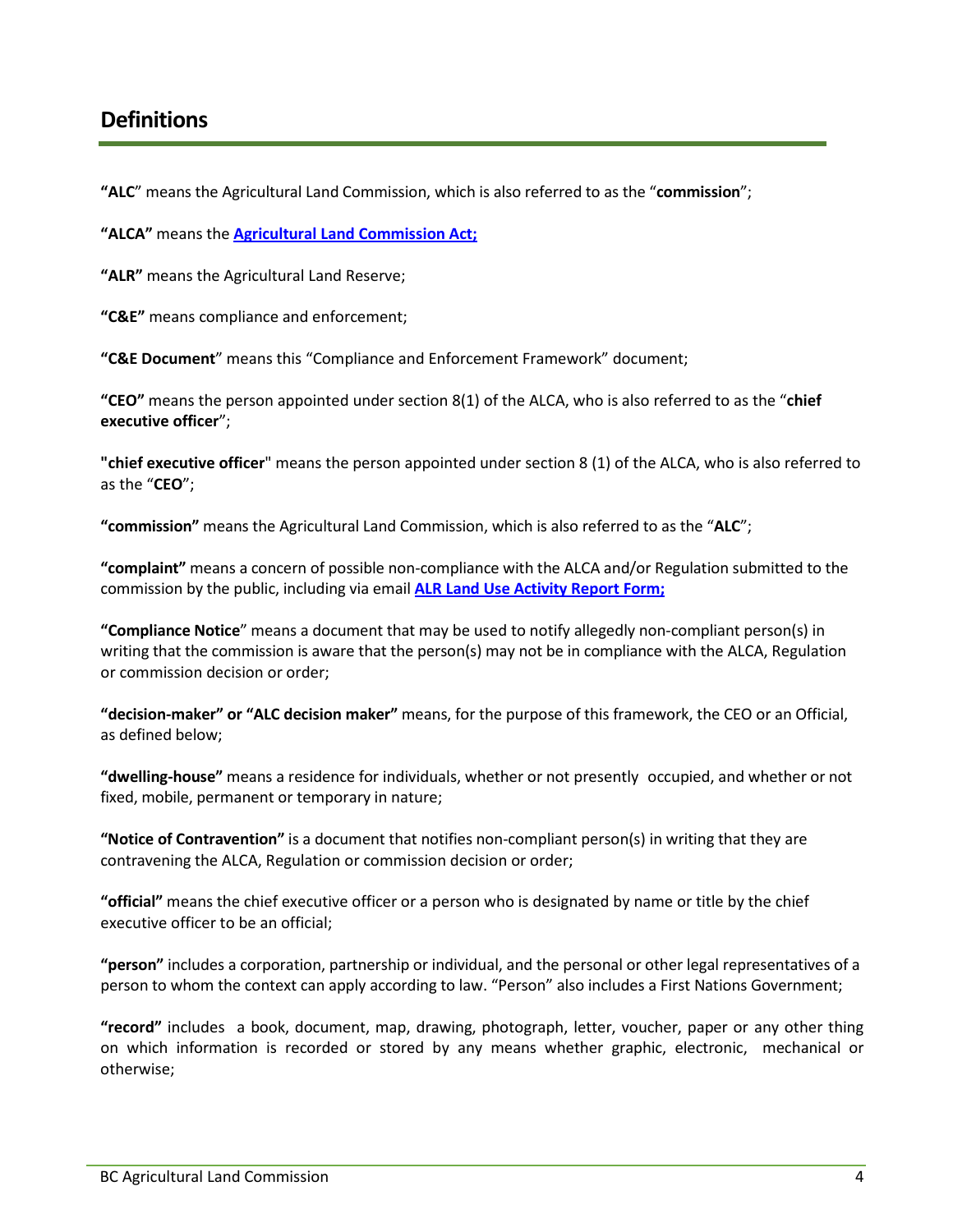**"referral"** means a report of possible non-compliance with the ALCA and/or Regulation submitted to the ALC from commission staff or a local government provincial and/or federal governments or agency;

**"Regulation"** means the **[Agricultural Land Reserve Use, Subdivision and Procedure Regulation;](http://www.bclaws.ca/civix/document/id/complete/statreg/171_2002)**

**"Remediation Order"** means an order issued under s. 52 of the ALCA;

**"Stop Work Order"** means an order issued under s. 50 of the ALCA.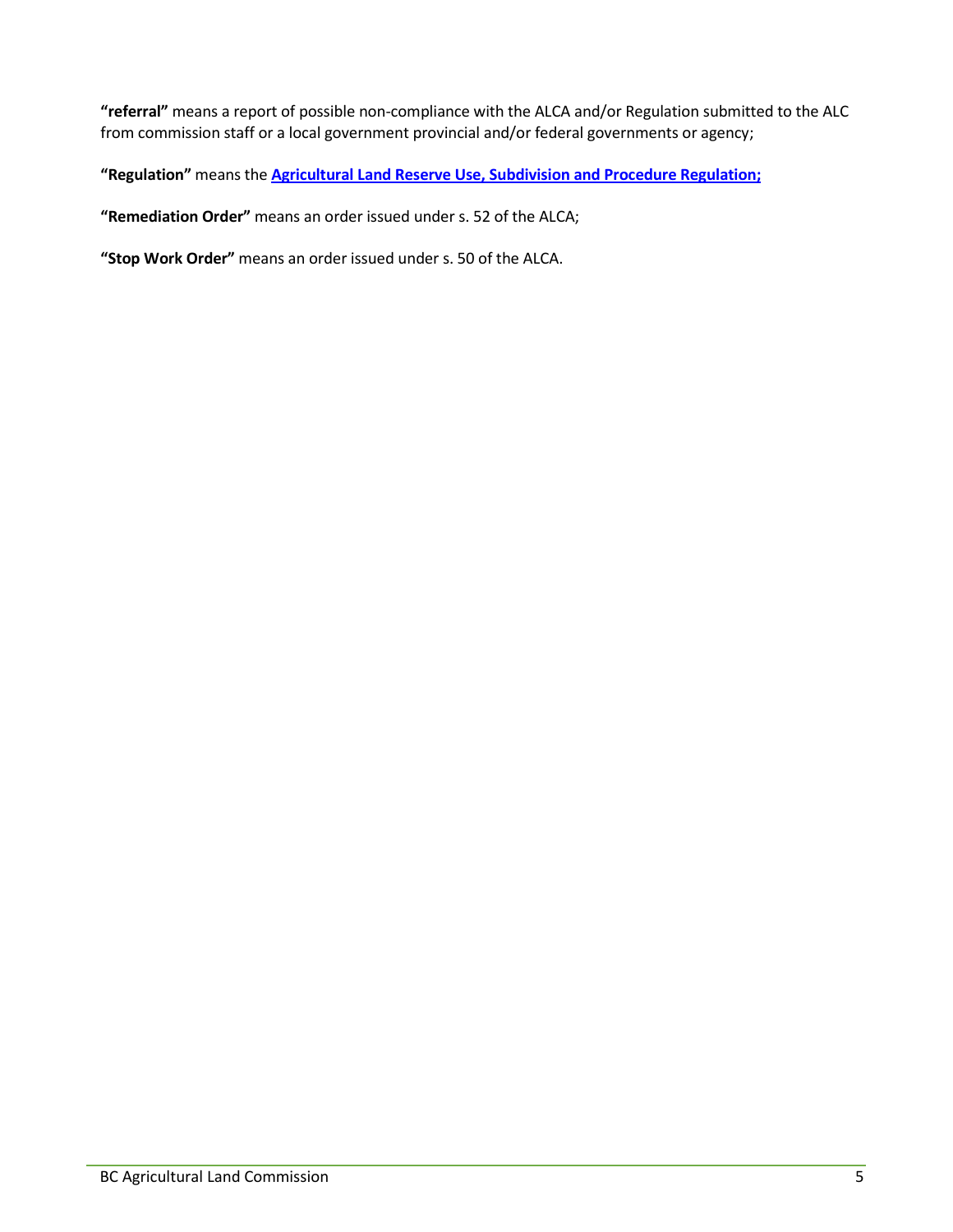## **Introduction**

The C&E Document is intended to provide an overview of the compliance and enforcement functions of the commission. This document is available for public information on the [ALC website.](http://www.alc.gov.bc.ca/alc/content/home)

The C&E Document is not meant to be prescriptive, is not a training manual for Officials, and does not cover all aspects of compliance and enforcement in relation to the ALCA or the Regulation. The Act and the Regulation are the sources of the commission's powers and should be read for broader context.

The C&E Document is nonetheless intended to assist Commission staff, land owners and the public more generally, in achieving voluntary compliance with the ALCA and Regulation by providing a general understanding of the commission's compliance and enforcement activities. The C&E Document is also intended to provide a general outline of the measures that Officials may choose to take in the face of alleged noncompliance with the ALCA, Regulation or commission-imposed requirements.

The ALC's work in these respects, and more generally, meets the Taxpayer Accountability Principles strategic priorities of building stakeholder relationships whilst "driving a principled, cost-conscious approach to efficient public service delivery."

As noted above, the ALCA provides important context for the work of the commission.

The mandates of the commission are set out in [s. 6 of the](http://www.bclaws.ca/civix/document/id/complete/statreg/02036_01#section6) ALCA, namely:

- (a) to preserve agricultural land;
- (b) to encourage farming on agricultural land in collaboration with other communities of interest; and

(c) to encourage local governments, first nations, the government and its agents to enable and accommodate farm use of agricultural land and uses compatible with agriculture in their plans, bylaws and policies.

Other provisions of the ALCA and the Regulation reflect these mandates, includin[g s. 20\(1\) of the ALCA:](http://www.bclaws.ca/civix/document/id/complete/statreg/02036_01#section20)

"[a] person must not use agricultural land for a non-farm use unless permitted under this Act".

The compliance and enforcement powers exercised under the ALCA are to advance one or more of the above mandates.

The commission seeks high levels of voluntary compliance with the ALCA and the Regulation by working cooperatively and seeking partnerships with land owners, local government, and other government agencies, including via educational endeavours.

It is important that there be awareness of, and support for, the commission's mandate. Others assist the commission in fulfilling that mandate. The commission does not actively patrol the ALR but rather receives and responds to information from the public as well as local, provincial and federal governments and other agencies. The commission's effectiveness in gaining compliance with the ALCA and Regulation is largely dependent on the assistance of those other persons and entities. Indeed, sometimes breaches of the ALCA and Regulation overlap with infractions of other regulations and local bylaws, so parallel or joint activity may be undertaken by the commission and other government entities.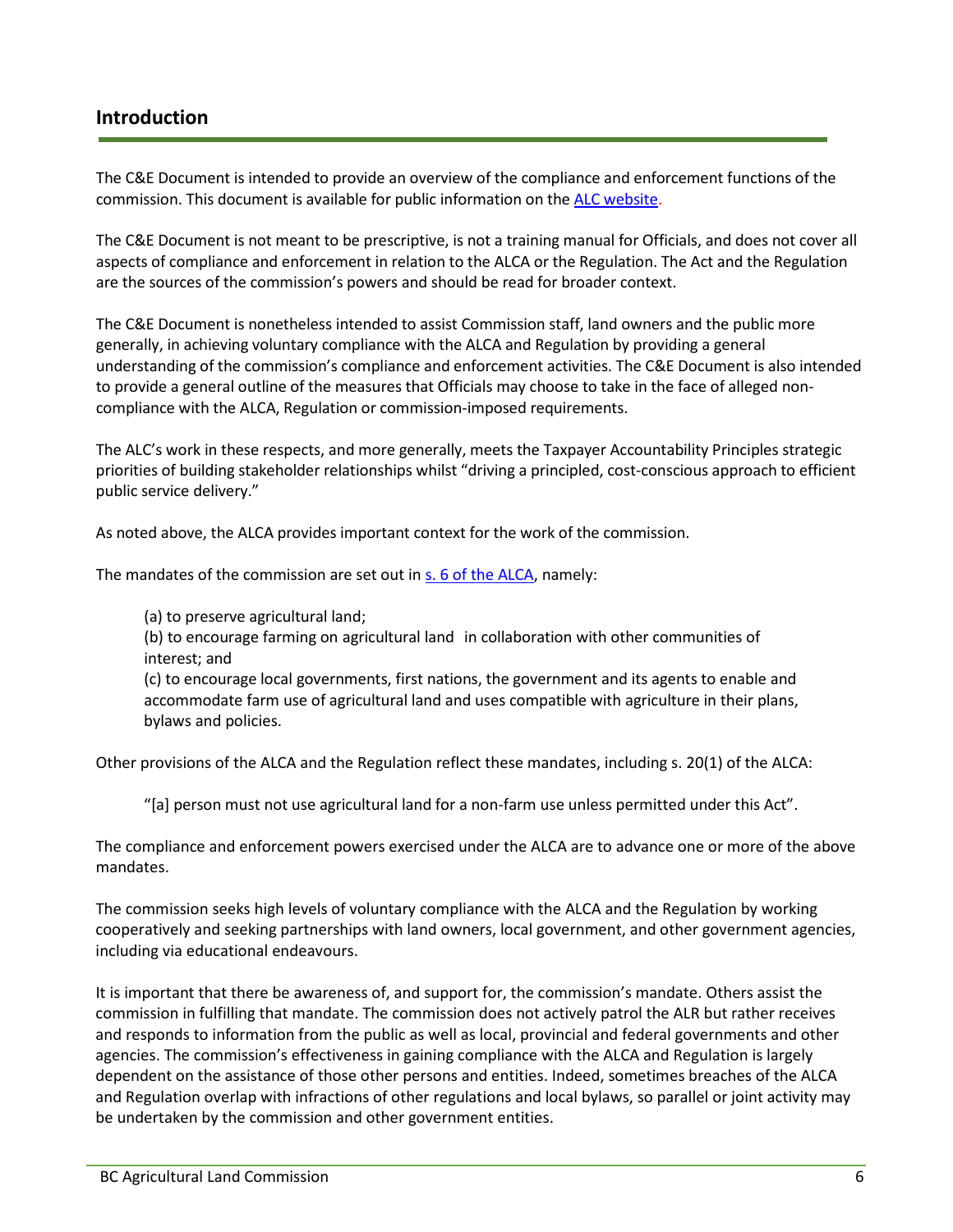#### <span id="page-7-0"></span>**Structure of this Document**

The C&E Document is divided into seven (7) chapters:

- Chapter 1 provides an overview of the enforcement context and focuses on guiding principles, confidentiality when related to C&E activities and quality control processes.
- Chapter 2 provides an overview of the fact-finding process from receipt of a complaint or referral through to inspection powers.
- Chapter 3 sets out factors in determining the next steps when assessing and acting on an alleged non-compliance.
- Chapter 4 is directed at ALC staff and explains the process to be followed when responding to referrals of alleged non-compliance.
- Chapter 5 explains the process that C&E Officials generally follow when responding to alleged non-compliance.
- Chapter 6 provides an overview of some options available to the CEO and Officials in the C&E context.
- Chapter 7 provides some general information on the appeal process where certain C&E orders have been made.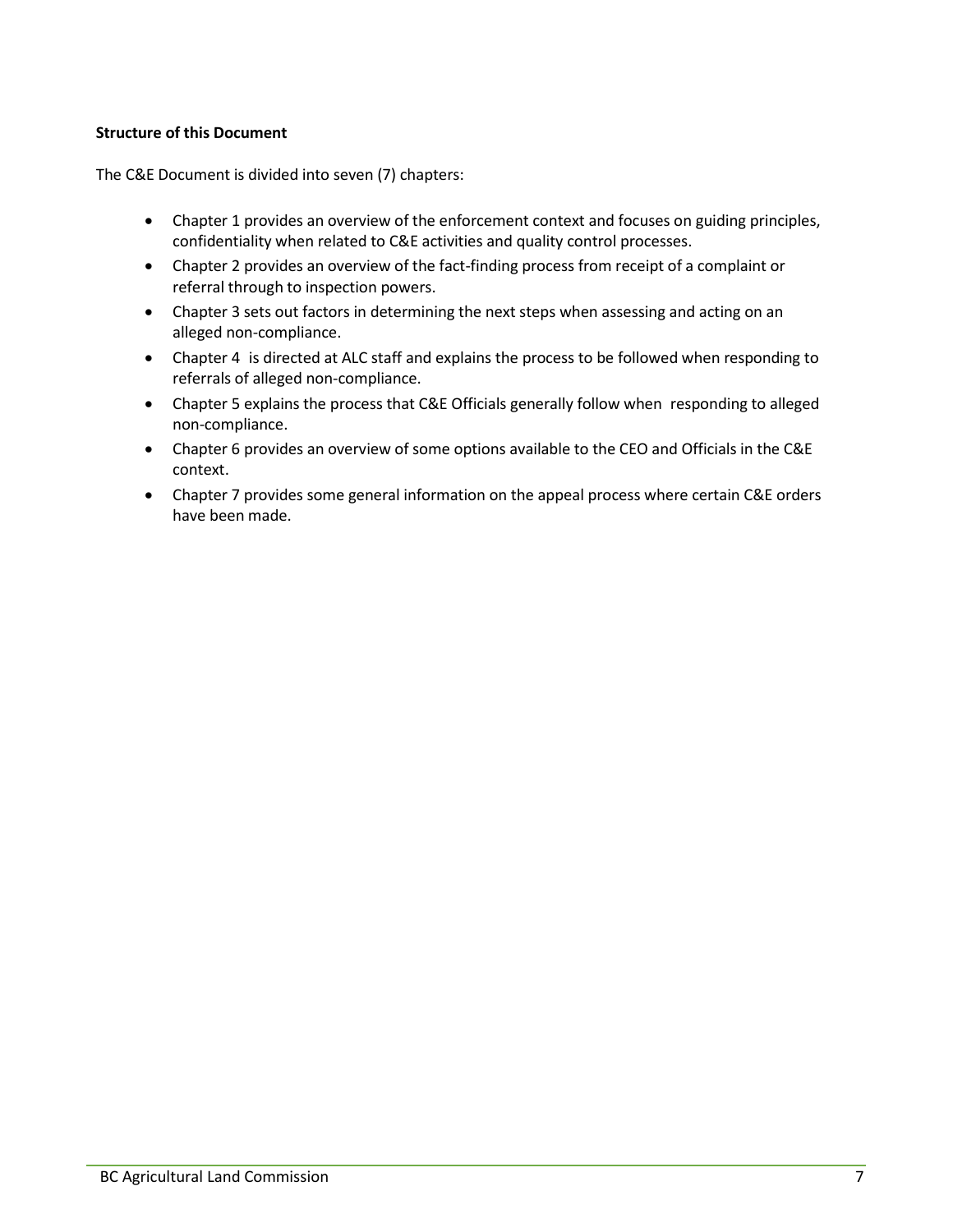### <span id="page-8-1"></span><span id="page-8-0"></span>**Purpose of this Chapter**

- 1. To emphasize the ALC's commitment to achieving compliance.
- 2. To explain the application and scope of the C&E Document.

### **Introduction**

ALC staff have a variety of responsibilities under the ALCA and the accompanying Regulation with respect to land province-wide that is within the ALR. The type and extent of staff involvement in ensuring compliance with the ALCA and the Regulation varies with each position and its job responsibilities. Compliance and Enforcement is the program area within the ALC, that is responsible for dealing with alleged non-compliance with the ALCA and/or Regulation and non-compliance with conditions of commission (application) approvals or commission decisions or orders more generally.

C&E program staff, depending on their respective functions, are responsible for a variety of C&E activities including responding to complaints, inspecting land, obtaining and reviewing documents from land owners or other persons relevant to compliance and enforcement matters, and determining whether to take or recommend measures in response to alleged non-compliance.

Options open to C&E staff in the face of non-compliance with the Act or Regulation include educating landowners on their obligations when owning land within the ALR and working with them to bring a property into compliance. C&E staff may provide correspondence to the landowner or other person noting the contravention, though are not obligated to do so before taking other measures. C&E staff may also respond more formally such as by issuing a Compliance Notice, Notice of Contravention or Stop Work Order. C&E staff may also uncover facts that lead to action by the chief executive officer, such as the issuance of a Remediation Order or monetary penalty. Also, available to the commission in the context of its compliance and enforcement role, is an application to the B.C. Supreme Court to obtain a compliance order. Potentially, consideration could also be given to a prosecution.

A person who is the subject of a Stop Work Order, Remediation Order or an Administrative Penalty may submit a notice of appeal to the commission as outlined in s. 55 [of the ALCA](http://www.bclaws.ca/civix/document/id/complete/statreg/02036_01#section55) and as noted in Chapter 7 of the C&E Document.

C&E staff often work together with others in performing their compliance and enforcement functions.

For example, other staff of the commission may provide to C&E staff information on the application history regarding a property, or on prior non-compliance issues associated with that property. Other staff may also provide technical expertise to C&E staff.

On occasion, C&E staff also work with enforcement staff in local, regional and other governments and agencies to conduct C&E activities on the ALC's behalf. The C&E Document also informs the work of non-ALC staff who conduct compliance and enforcement activities of that kind.

The C&E Document is not intended to cover all aspects of compliance and enforcement in the ALR, and nothing in it restricts the discretion and autonomy that ALC decision-makers exercise.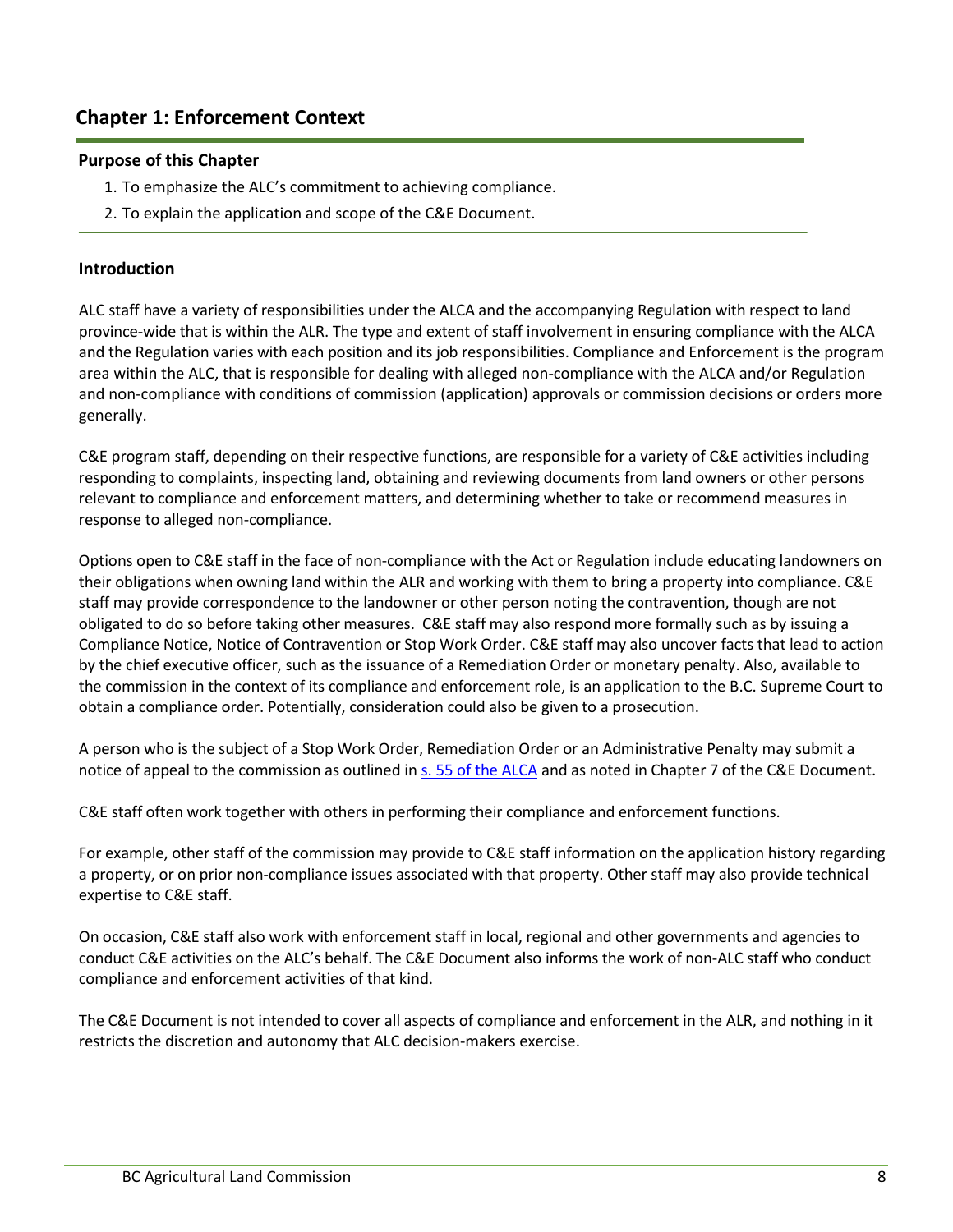## **1.0 Social Regulatory Approach**

Regulatory requirements administered by the ALC are dealt with in the context of a social regulatory approach as opposed to the command and control approach reflected in the *Criminal Code*. This distinction is important as under a social regulatory approach, C&E staff can take consultative steps where appropriate and seek out voluntary compliance.

However, while voluntary compliance is both desired and cost-effective, the CEO and Officials may take such further measures as they determine appropriate consistent with the ALC's mandate, including to ensure the credibility of the ALC, the ALCA and the Regulation.

## **1.1 Confidentiality**

The ALC is committed to a transparent approach consistent with its mandate. However, that mandate could be jeopardized by the release of certain information prematurely or, in certain cases, at all. Issues may arise in particular, though not exclusively, when C&E staff are still undertaking their review of activities on a property by a person who may be in breach of the ALCA or Regulation.

Generally speaking, therefore, the ALC does not release information related to C&E staff's ongoing work, including to a person who has submitted a complaint and to the person whose conduct is at issue. This is so even where a request is made under the [Freedom of Information and Protection of Privacy Act,](http://www.bclaws.ca/civix/document/id/complete/statreg/96165_01) given the provisions of that statute.

The ALC endeavours to remain sensitive throughout to concerns that a complainant may have about not being identified to a person whose conduct is at issue. However, the ALC does not guarantee the anonymity or confidentiality of complainants. If known to the ALC, information about them may need to be disclosed in certain circumstances.

## **1.2 ALC Principles of Enforcement**

The commission seeks compliance with the ALCA and Regulation in order to fulfill its mandate, including preserving agricultural land.

C&E staff deal with a variety of alleged non-compliance issues. Some breaches may involve activity undertaken on land that breaches the prohibition in s. 20 of the ALCA against non-permitted non-farm uses.

When determining whether or how to respond to alleged non-compliance, C&E Officials may consider a variety of factors. Those factors may include the severity of actual or potential impact to agricultural land, the factual circumstances of the alleged contravention, the compliance history of the landowner, how to achieve the best outcome, and how to reduce the likelihood of repetitive activity. In some cases, the ALC may use progressive sanctions when previous enforcement actions have been ineffective.

However, those are not the only kinds of non-compliance that may arise. On occasion, persons also fail to comply with requirements under the ALCA to provide or allow access to data about a given property, its use, activity undertaken in relation to conditions on commission decisions, and other matters. Failure to comply with such requirements to provide or allow access to information, even in the absence of damage to agricultural land, can also threaten the integrity and effectiveness of the regulatory regime.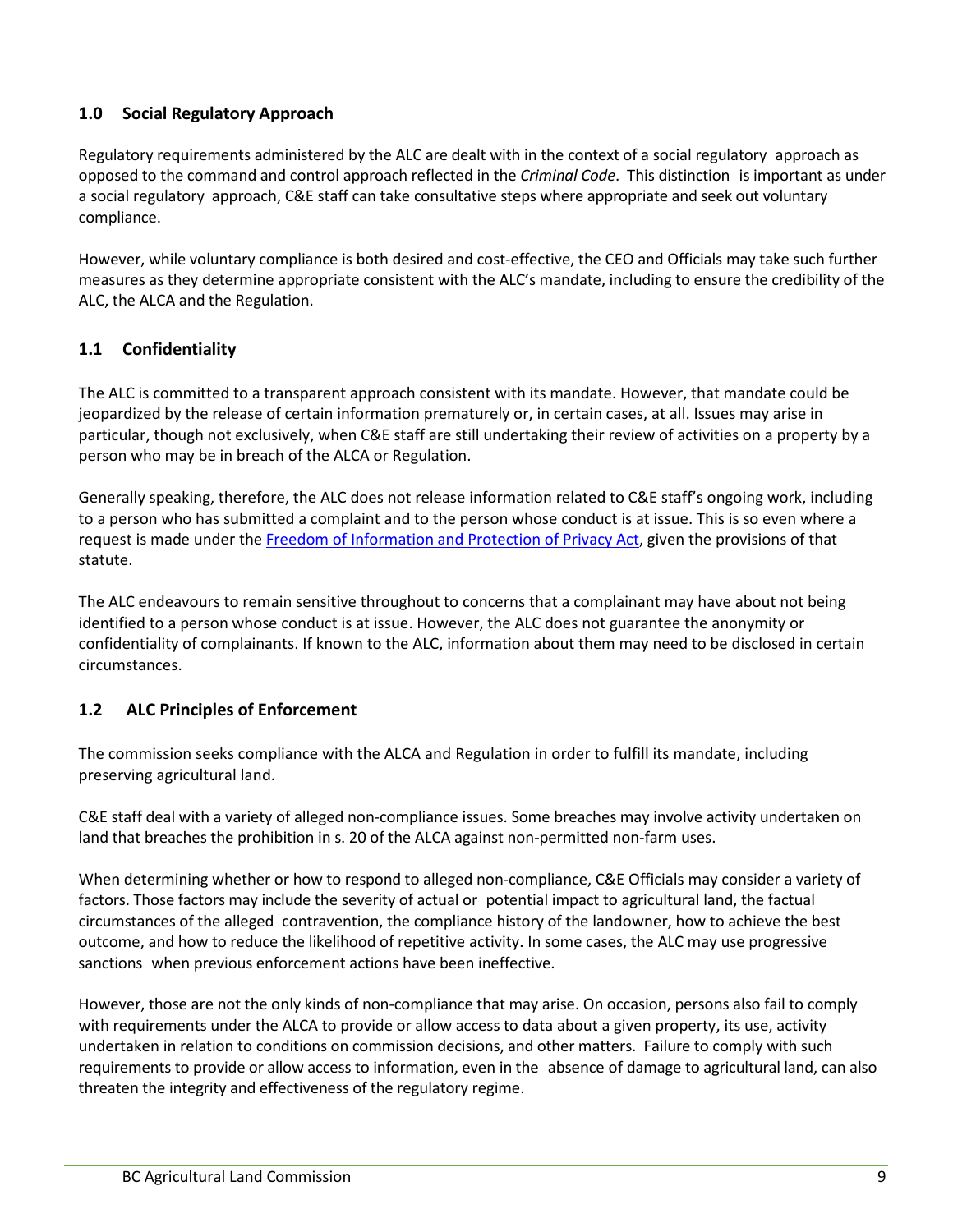In responding to a complaint or referral (see section 2.1 of this document), a duty of procedural fairness may arise in certain circumstances, though its content is highly variable. ALC decision-makers are to conduct themselves in accordance with the principles of procedural fairness to the extent applicable.

In determining whether to attempt or move beyond attempts to secure voluntary compliance, factors that the CEO or Official may consider include one or more of the following:

- Whether or not attempts to achieve voluntary compliance have proven successful;
- The elapsed time since the contravention occurred;
- The scale, nature and duration of the contravention;
- The impact of the contravention on ALR land(s), whether directly or through diminishing the effectiveness of the regulatory regime;
- The resources available to resolve the matter;
- The costs associated with any considered enforcement action;
- The other implications of the considered enforcement action;
- The probability of a successful outcome and/or whether the enforcement being considered may act as a deterrent in future cases.

The CEO and officials are not bound to proceed with compliance or enforcement measures in any given case and, if they do, have the choice of what measure to pursue. In some instances, it may be appropriate to use more than one type of approach/tool in order to gain compliance.

## **1.3 Guiding Principles of the Compliance and Enforcement Team**

The C&E team mission is "to ensure a high degree of compliance with commission decisions and the ALCA while reflecting the commission's values and principles".

Not all commission values are relevant to C&E functions. In this regard, commissioners adjudicate on applications to exclude land from the ALR, subdivide land in the ALR, permit non-farm use in the ALR, etc., based on different statutory provisions and constraints than those which apply to C&E staff. Commission values of which C&E staff are mindful include:

- the benefits of agricultural land preservation;
- partnerships and collaboration with other governments and agencies;
- the judgment and experience of staff;
- transparency and fairness in decision making; and
- responsiveness.

#### **The C&E principles of the Commission and its Officials include to:**

- promote voluntary compliance;
- maximize efficient use of Commission resources; and
- encourage proactive consultation and education.

#### **1.3.1 Appropriate Decision-Maker**

Ultimately the decision of whether compliance and enforcement measures should be pursued, and if so what they are, rests with the relevant decision maker of the Commission. The ALCA specifies that certain orders are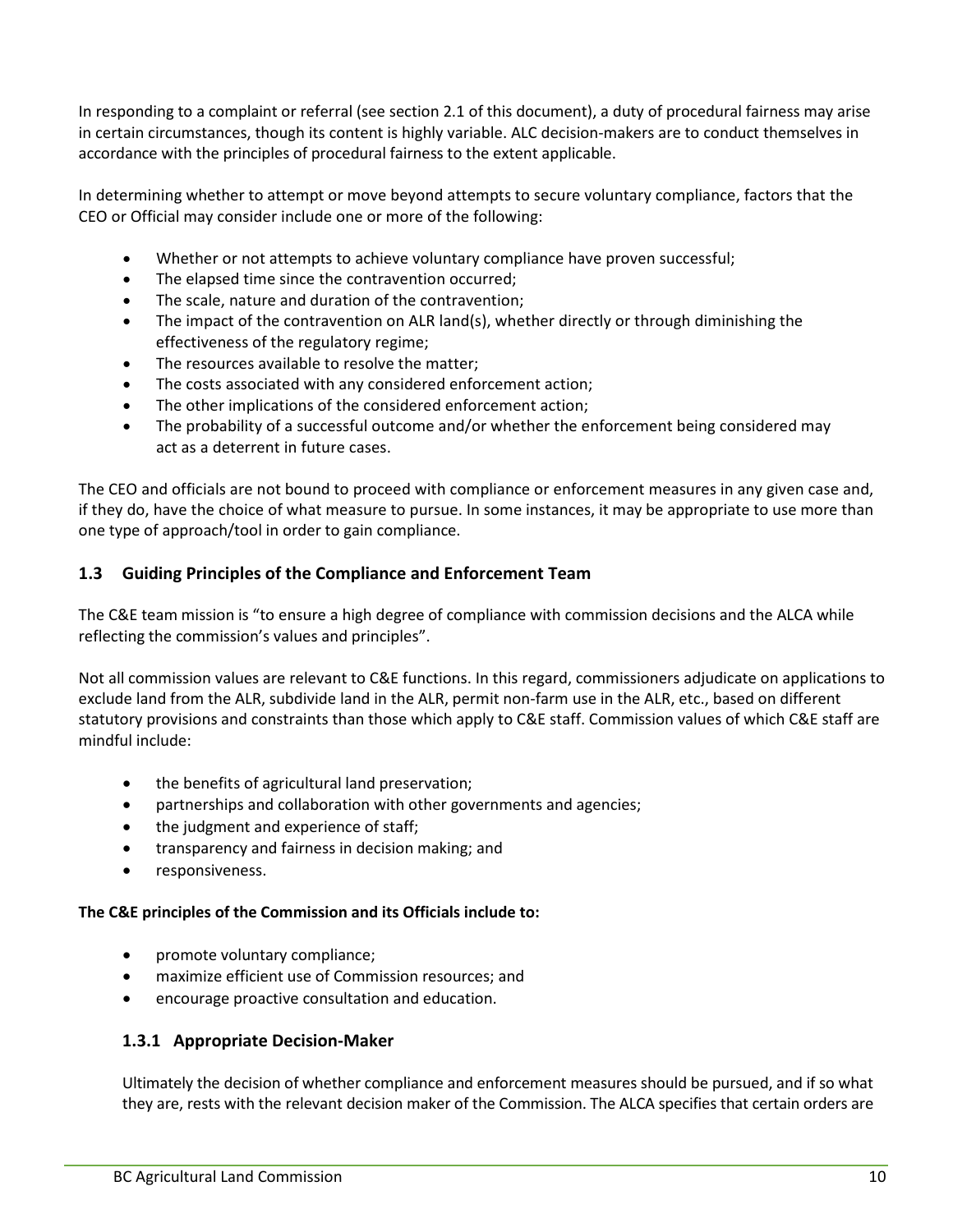to be made by the indicated decision makers under the ALCA. Only the prescribed decision maker identified in the ALCA can issue the relevant order and in all cases, the decision maker who makes the decision, issues the order.

#### **See Chapter 6 – "Tools for Addressing Non-Compliance" – for more detail.**

#### **1.4 Quality Control – Read and Review Process**

The following Read and Review Process is typically followed.

#### **Flow of Documentation**



In the absence of the C&E Coordinator, the C&E Coordinator's role in the Read and Review process is generally filled by:

- An Official designated as the Acting Coordinator; or
- Director Responsible for Compliance & Enforcement.

In addition to the above-outlined process, typically the C&E Coordinator holds one or more full file reviews with each Official per month at a schedule to be determined by the Coordinator and the applicable Official.

The Read and Review Process may be helpful in confirming that:

- When and if the provided fact-finding plan(s) are provided, they continue to meet ALC objectives;
- The applicable section of the ALCA and/or Regulation is being addressed;
- Communication processes are timely and respectful;
- Issued or pending compliance and enforcement actions and evidentiary processes meet any applicable requirements or guidelines;
- Chronologies and documentation up to date and complete.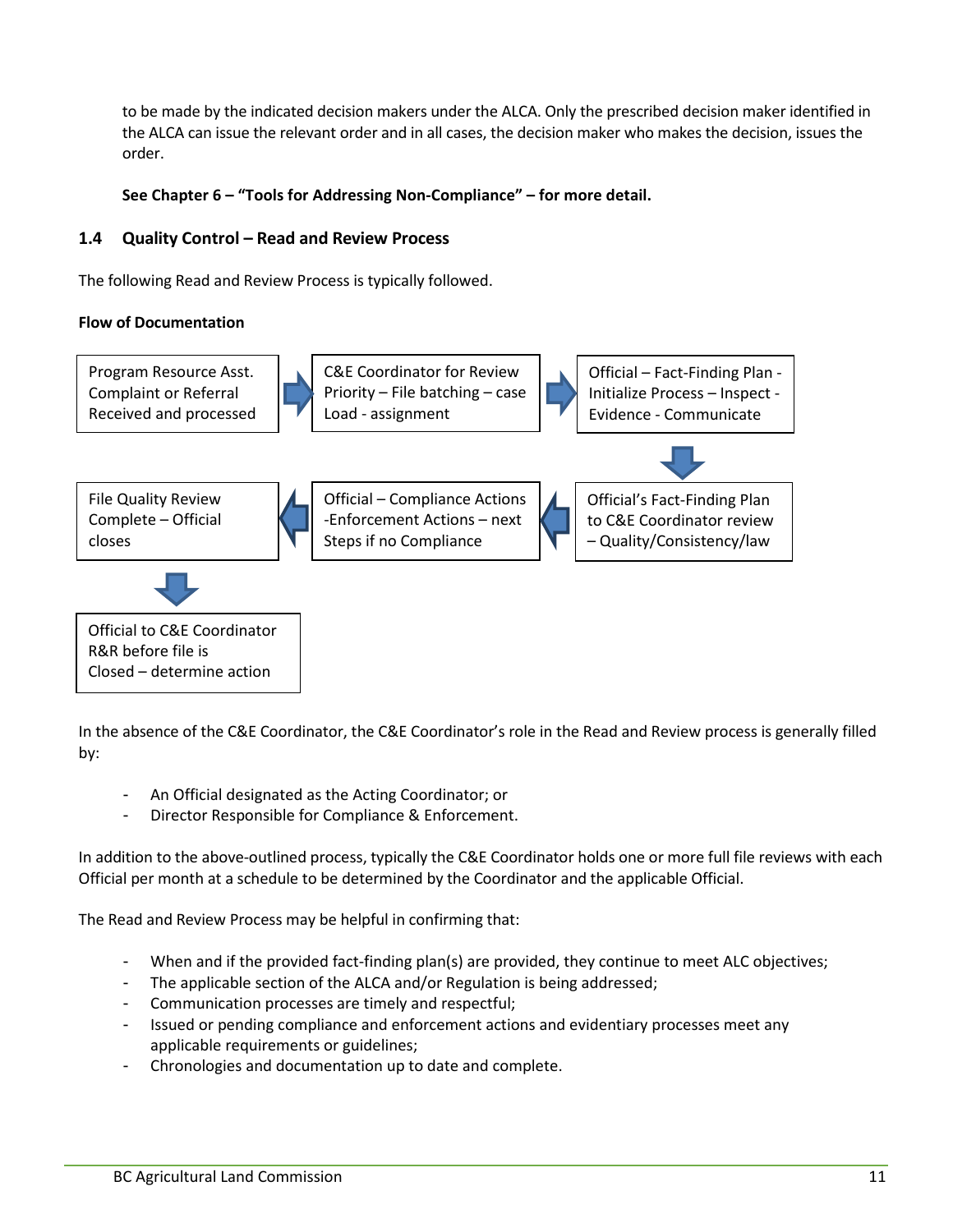### <span id="page-12-0"></span>**1.5 Performance Indicators**

- 1. The following are intended to be average to maximum action times when a complaint or referral is received. Internal priority setting, coupled with severity of the alleged contravention of the ALCA or Regulation, may shorten the action times.
- 2. Time frames from initial receipt of the complaint or referral to file closure vary based on the complexities of the file and possible compliance and enforcement measures, including remediation orders and potential recourse to the B.C. Supreme Court. The target for completion time frame is 180 days.

#### The general timeframe that the ALC would like to follow is as follows:

Program Resource Assistant to receive and process complaints and referrals:

• No more than four (4) business days from receipt of complaint or referral.

C&E Coordinator to review and assign file to an Official:

• No more than three (3) business days after receipt of complaint or referral from Program Resource Assistant.

Assigned official to action the complaint or referral file by:

- No more than ten (10) business days after provision of complaint or referral to C&E official.
- The time frame for processing the complaint or referral from receipt to file closure will vary based on the complexities of the file and possible compliance and enforcement measures if deemed warranted. (See subparagraph #2 under Performance Indicators).

Communication back to complainant:

- Optional at the beginning of the fact-finding process at C&E Official's discretion;
- Required during the process of file closure, if possible.

Communication to the land owner or other person against whom formal compliance or enforcement actions have taken place will be advised in writing via a standard letter as part of the file closure process.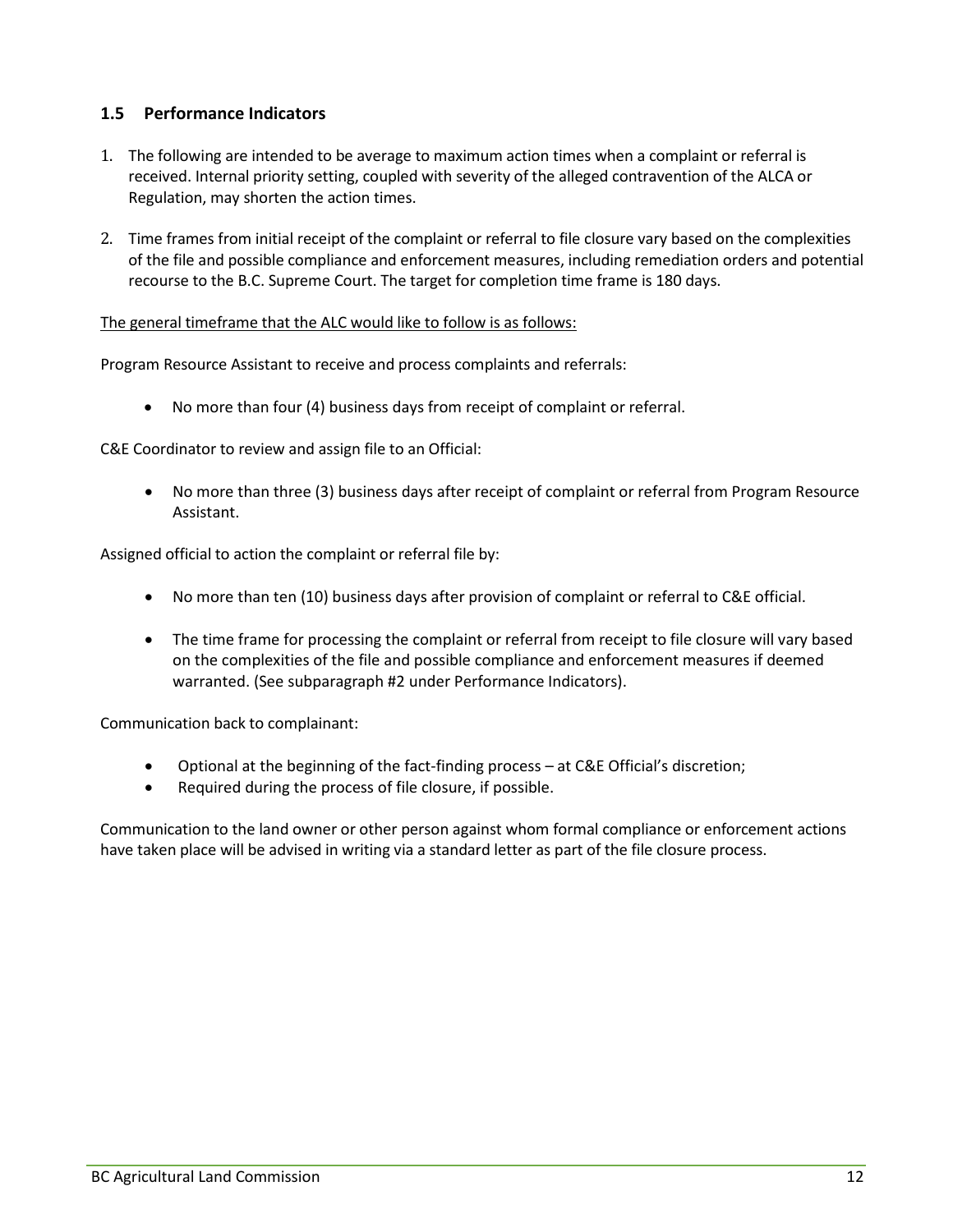## **Chapter 2: Fact Finding**

#### <span id="page-13-0"></span>**Purpose of this Chapter**

- 1. To foster understanding of what routes are available to C&E Officials when assessing or reviewing complaints or referrals.
- 2. To provide information with respect to the roles and responsibilities of staff authorized to conduct inspections as part of fact-finding measures.

#### **Introduction**

Officials designated under the ALCA have legislated authority to undertake activities such as entering and inspecting land and requesting records.

Only designated Officials of the ALC may undertake such activities.

#### **2.0 Fact Finding**

Fact finding may inform a C&E official's decision as to whether compliance and enforcement measures should be undertaken and, if so, what they should be.

Where circumstances permit, officials may be assisted by pre-planning their fact-finding when feasible, documenting their work and any resulting decisions.

Fact finding may include:

- inspecting a property;
- gathering records; soil samples;
- taking photographs;
- speaking with affected persons or witnesses;
- conducting surveillance;
- preparing briefs for the chief executive officer, another ALC official or ALC legal counsel.

#### **2.1 Procedures for Processing Incoming Reports of Misuse of ALR Land**

#### **Purpose**

This section of the C&E Document further addresses management of information related to complaints from the public and referrals from other staff, governments and agencies.

#### **Receipt of Complaints or Referrals:**

The [ALR Land Use](http://www.alc.gov.bc.ca/assets/alc/assets/legislation-and-regulation/compliance-and-enforcement/unauthorized-use-on-alr-land/c_e_alr_land_use_activity_report_form.pdf) Activity Report Form is the document that MUST be received to commence processing of a complaint from the public.

Subject to the exceptions below, the form must be submitted to the C&E Mailbox ALRLandUseConcern@gov.bc.ca. The mailbox is surveyed daily for prompt assessment of incoming complaints.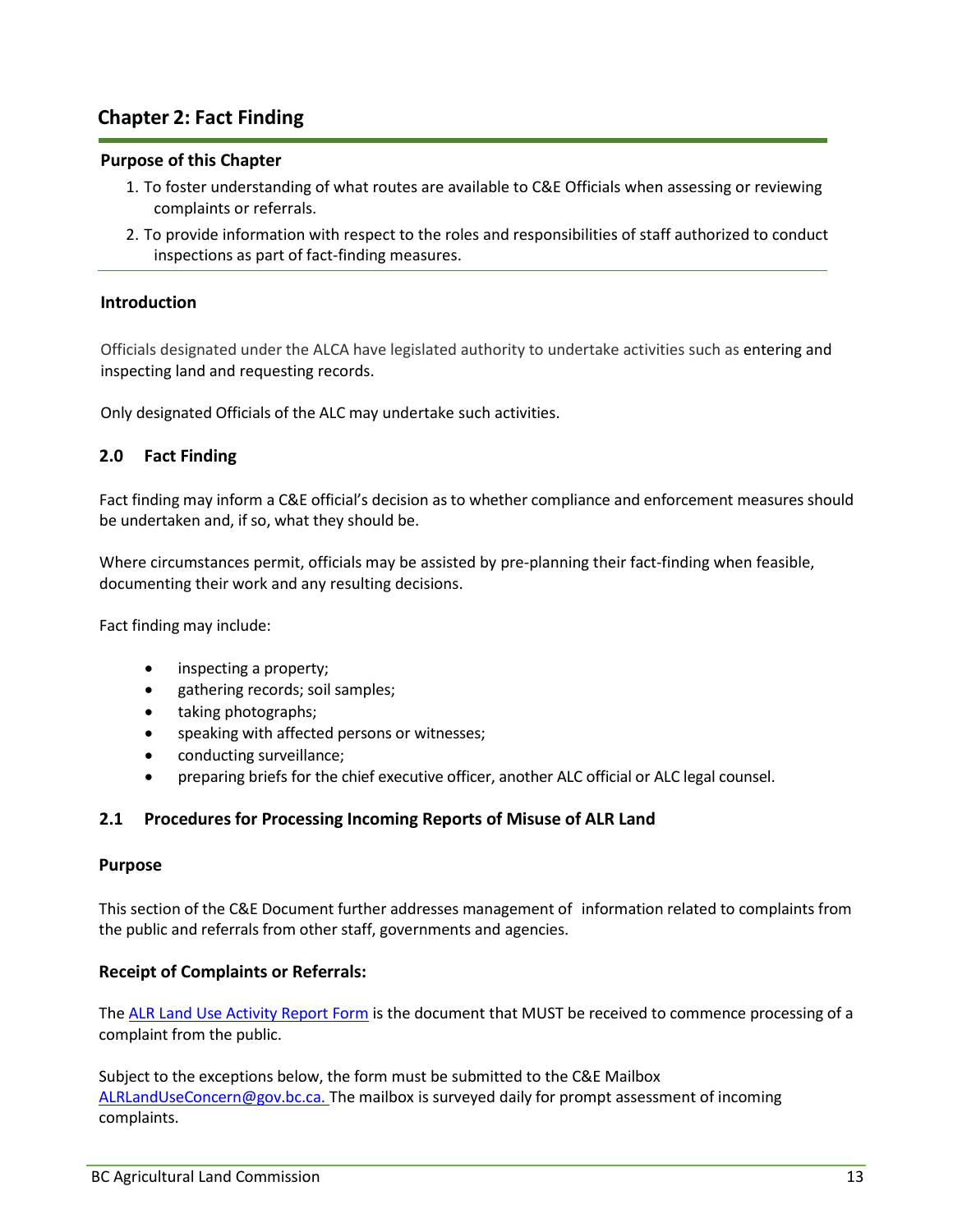Relevant commission staff have the flexibility to receive the completed form via facsimile, mail or, if necessary, the information required to fill out the form via email or telephone, as it is understood that some members of the public may have difficulty filling out forms online. Where this occurs, commission staff enter the information into the form and submit it to trigger the complaint process.

Each report of alleged contravention (complaint) is unique and the processing of each form can take several different avenues, depending on the facts and circumstances. The following provides general guidelines but not required sequence for effective management of this information**.** 

### **Processing a Complaint or Referral**

Once a complaint or referral is received, it will be assessed to determine if it is within the jurisdiction of the ALC and if it relates to a potential contravention of the ALCA, the Regulation or an ALC order or decision.

If the complaint or referral is not within the ALC's jurisdiction or does not relate to a potential contravention of the ALCA, the Regulation or an ALC order or decision, no further fact-finding is required and the appropriate ALC staff, commissioner, government or other agency which submitted the referral will generally be updated. In the case of a complaint, contact with the complainant will generally be updated.

If the complaint or referral is within the ALC's jurisdiction and does relate to a potential contravention of the ALCA, the Regulation or an ALC order or decision, the complaint or referral is forwarded to the C&E Coordinator for assignment.

In considering whether or not the ALC should examine a matter, it should be noted that the ALC does NOT regulate nuisance complaints such as noise, dust or odours.

## **2.2 Multiple Complaints**

On occasion, the commission receives multiple complaints from different persons regarding the same issue. In these cases, staff may assess and determine a response for the complainants as a whole rather than individual responses. However, any specifics of the complaints that differ, are taken under consideration.

If the same person or group of persons sends frivolous, offensive or repeat complaints about the same issue, the CEO or Officials may consider limiting the extent to which they respond to frivolous, offensive or repeat complaints or, not responding at all or, otherwise restricting contact with this type of complainant. Example of possible steps in this type of situation include the following:

- responding only if the complainant in question provides new information or raises a previously unknown issue; or
- requiring the complainant to communicate with ALC staff via a Generic mailbox.

Steps taken should not include limiting or preventing other contact between the complainant and ALC staff that is necessary and not related to the complaint(s).

With the exception noted in the next paragraph, a decision to restrict contact with a complainant should be made by a senior Official (such as the CEO or a Director). The senior Official should clearly communicate to the complainant, in writing, the nature of the restriction(s), the reason(s) for them and when they may be reconsidered.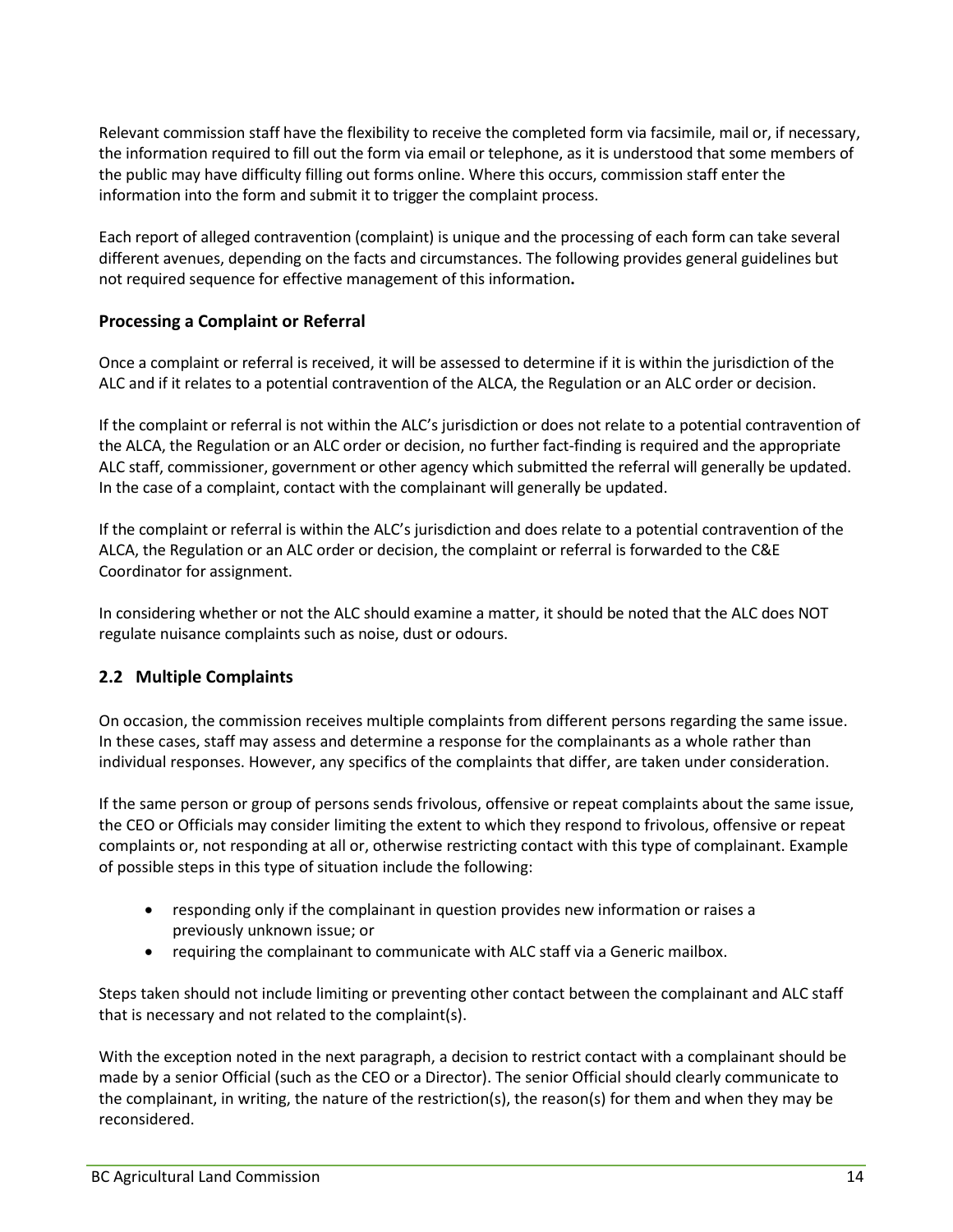C&E staff who are not senior Officials may also take immediate steps to terminate a given instance of communication with individuals who verbally abuse that staff member. No staff are expected to listen to verbal abuse such as swearing or personal insults. If this occurs, C&E staff are authorized to take immediate measures to terminate this instance of communication such as advising the caller (if the communication is occurring by telephone) that if the language continues, C&E staff will hang up then advise or forward any known information about the call to the C&E Coordinator.

## **2.3 Inspections**

Inspections can be defined as any action(s) taken to verify compliance with regulatory requirements. They may be done in any circumstances in furtherance of the ALC's mandate. As a practical matter, they are generally done on a risk-based priority and are undertaken by Officials.

Scheduled or non-scheduled inspections are typically conducted to determine the current use of certain land and may include inspection of facilities on that land. Inspections may include reviewing data or other records. Follow-up inspections may occur, for example in response to further information which may come to the attention of the ALC or, to monitor land to determine the progress of remedial activity or, where there is likelihood of continuing contravention.

Inspections may also be used to gain technical understanding of new operations, equipment or processes associated with regulated activities. Compliance promotion in the form of information exchange and education is often achieved through conducting inspections.

## **2.4 Staff Authorized to Conduct Inspections**

An Official is authorized pursuant t[o section 49 of the ALCA](http://www.bclaws.ca/civix/document/id/complete/statreg/02036_01#section49) to conduct inspections, including entering upon land as well as examining records, things and activities. An official may exercise inspection powers in the C&E context or more generally to facilitate the commission's decision-making on a given application, for example.

Section 49 should be reviewed with care with respect to the extent of the authority conferred. Any person entering the land being inspected who is not an Official or member of the commission, or is not acting within the scope of section 49, must (a) be authorized to do so by some other law or (b) be doing so with the permission of the land owner.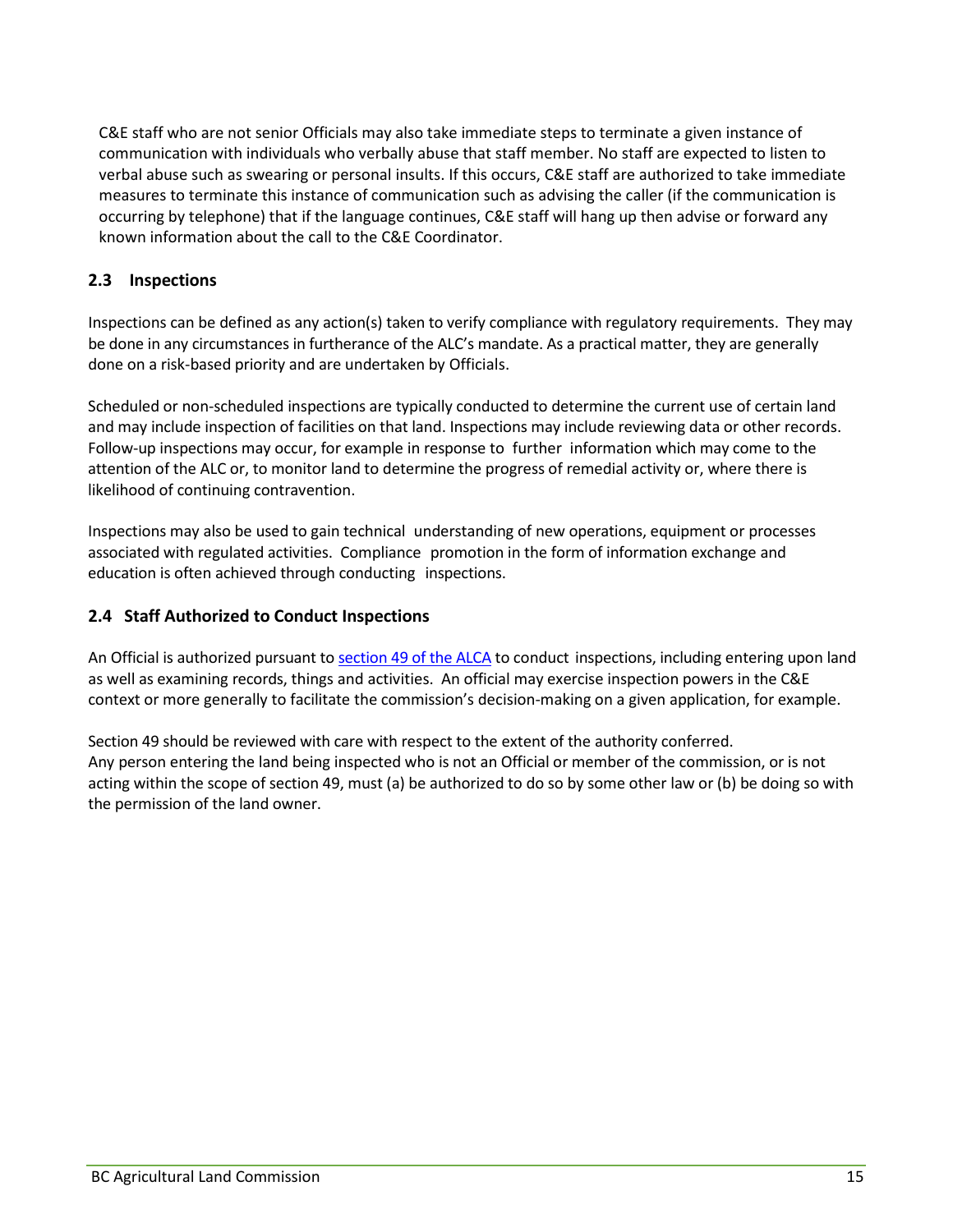#### **2.5 Section 49 of the ALCA reads as follows:**

**49** (1) For the purposes of administering this Act or of ensuring compliance with this Act, the Regulation or an order of the commission, a member of the commission or an official may do one or more of the following: (a) enter any land, other than a dwelling house; (b) make any surveys, analyses, inspections, examinations or soil tests that are necessary to determine any of the following: (i) the current use of the land; (ii) the suitability of the land for farm use; (iii) the potential impact of proposed changes to the use of the land on land in an agricultural land reserve; (c) remove soil samples for the purposes of conducting the analyses and tests referred to in paragraph (b); (d) make any inspection of records, things or activities reasonably related to the purpose of the inspection; (e) make copies of any records or documents reasonably related to the purpose of the inspection; (f) make an order requiring a person to produce for the official a record or thing in the person's possession or control. (2) A person who hinders, obstructs, impedes or otherwise interferes with a person exercising a power under subsection (1) commits an offence. (3) If a member of the commission or an official exercises a power under subsection (1), the commission may order the person in respect of whom the power was exercised to pay to the commission fees related to the exercise of the power, as prescribed in the Regulation.

Section 49 does **not require** that an owner be present on the land when the activities for which s. 49 provides occur or to receive advance notice of the inspection. In some cases, Officials do provide the land owner with advance notice where they consider this to be appropriate and the circumstances allow for same.

Section 49 should be read as a whole. However, set out below are some particular comments on particular subsections of it.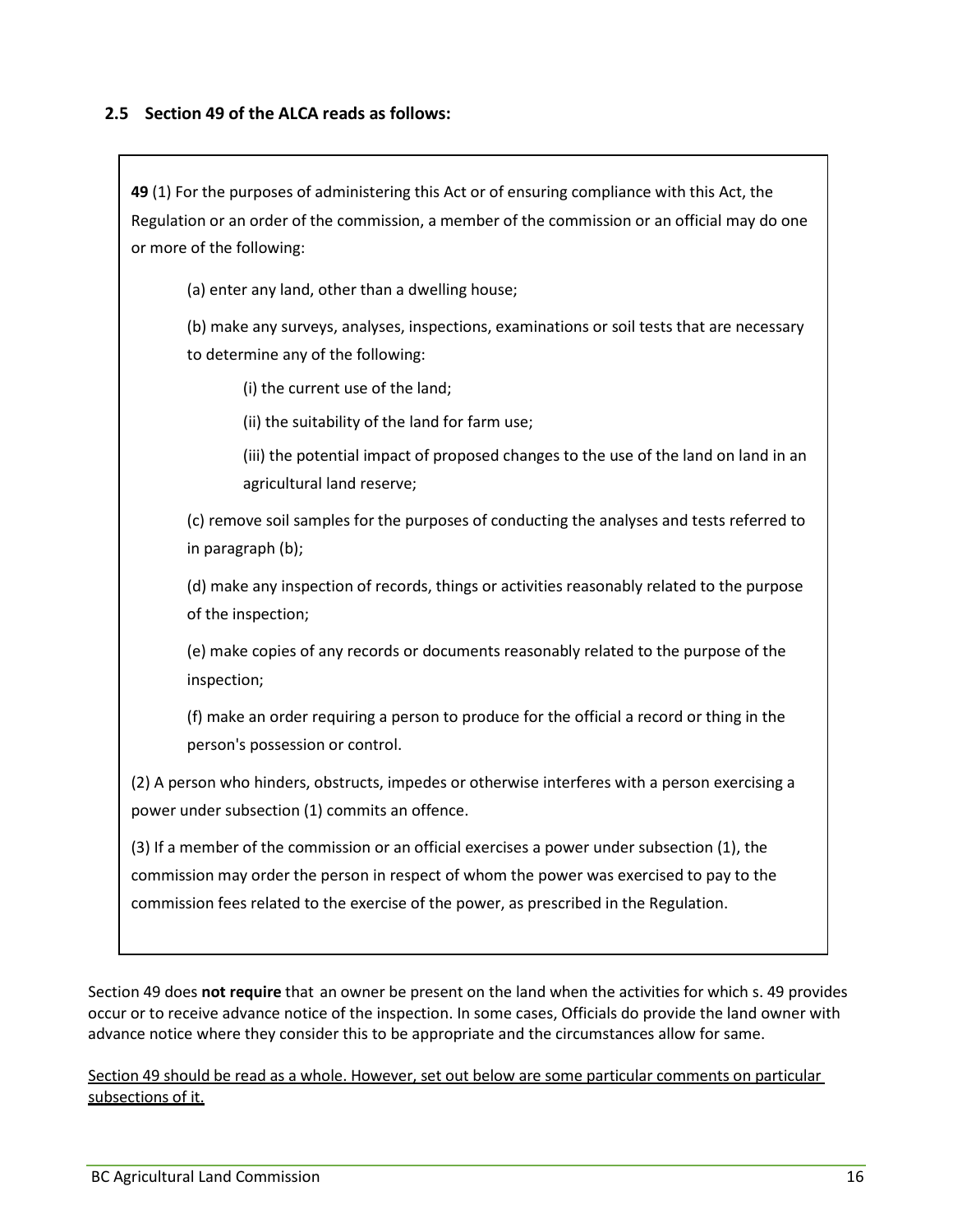### **Section 49(1)(a)**

#### **(a) enter any land, other than a dwelling house**

The wording of the provision suggests that "land" includes structures on the land other than dwelling houses. Dwelling houses are exempt from an inspection under s. 49.

A person should not hinder, obstruct, impede or otherwise interfere with a person exercising a power under s. 49, including entry. Such interference may result in further steps, potentially including a court application under s. 53 of the ALCA or a prosecution under s. 57 of the ALCA.

#### **Section 49(1)(c)**

#### **(c) remove soil samples for the purposes of conducting analyses and test referred to in paragraph (b)**

As well as to the power to collect soil samples in s. 49(1)(b), this section authorizes the official to remove the samples from the property for analysis.

Under s. 49(3), the commission may order the owner or other person to pay to the commission any fees related to the testing or analysis of the soil.

#### **Section 49(1)(d)**

#### **(d) make any inspection of records, things or activities reasonably related to the purpose of the inspection**

Subsection (d) refers to the power of Officials to inspect records, machinery or other items on the land, including structures on it other than dwelling houses, or activities taking place other than in a dwelling house, as long as reasonably related to the purpose of the inspection.

For example, to the extent that the owner keeps records related to the fill allegedly imported onto the land, the Official would be entitled to inspect those records if there is a suspected contravention of the ALCA.

An occasion where the existence of such records is known or suspected, but the owner will either not admit their existence or not provide access, may be one for the Official to exercise his or her power under subsection 49(1)(f) to order production of the records.

"Records" is a broadly defined term and includes, as defined earlier in the C&E Document, books, documents, maps, drawings, photographs, letters, vouchers, papers and any other thing on which information is recorded or stored by any means whether graphic, electronic, mechanical or otherwise.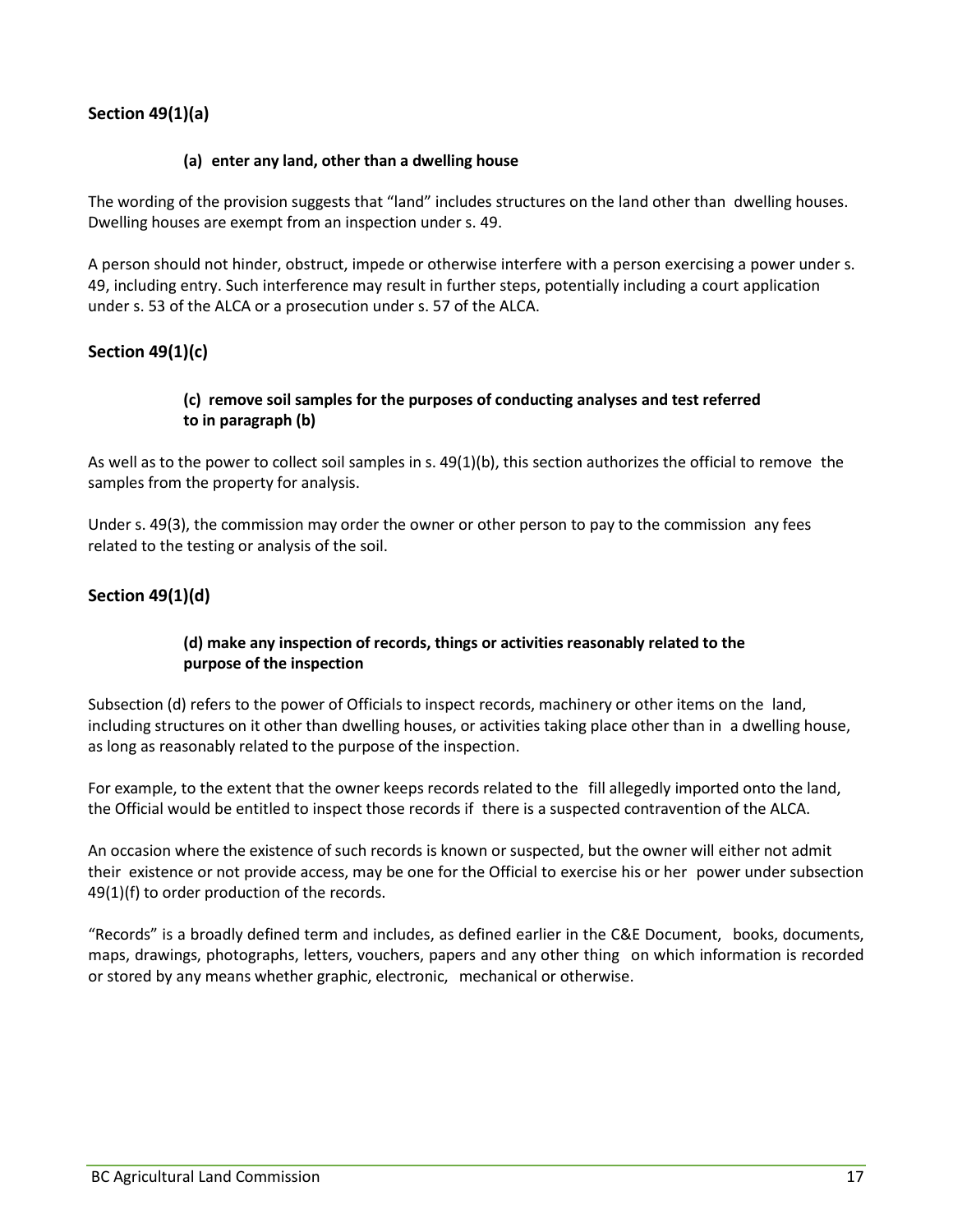## **Section 49(1)(e)**

#### **(e) make copies of any records or documents reasonably related to the purpose of the inspection**

A corollary to the power to inspect records is authorization to copy records reasonably related to the purpose of the inspection.

#### **Section 49(1)(f)**

#### **(f) make an order requiring a person to produce for the Official a record or thing in the person's possession or control**

An Official may make an order requiring the persons in issue to produce a record or thing in the person's possession or control. Such an order shall be in writing and personally served on the persons affected.

Subsection (f) does not specify that the person against whom the order is made must be the owner of the land. An order may be made against persons other than owners.

#### **Timing of Exercise of Inspection Powers**

The powers under s. 49 of the ALCA can be exercised at any time, provided that the exercise is otherwise in accordance with the purposes for which s. 49 provides.

Action taken under s. 49 may but need not precede other compliance or enforcement measures. For example, there may be sufficient information available to justify a Stop Work Order under [s. 50](http://www.bclaws.ca/civix/document/id/complete/statreg/02036_01#section50) of the ALCA without an inspection being conducted.

#### **2.6 Ongoing or Repeat Inspections**

Section 49 does not limit the number of inspections that the Official can make of a property.

<span id="page-18-0"></span>Multiple inspections may be required.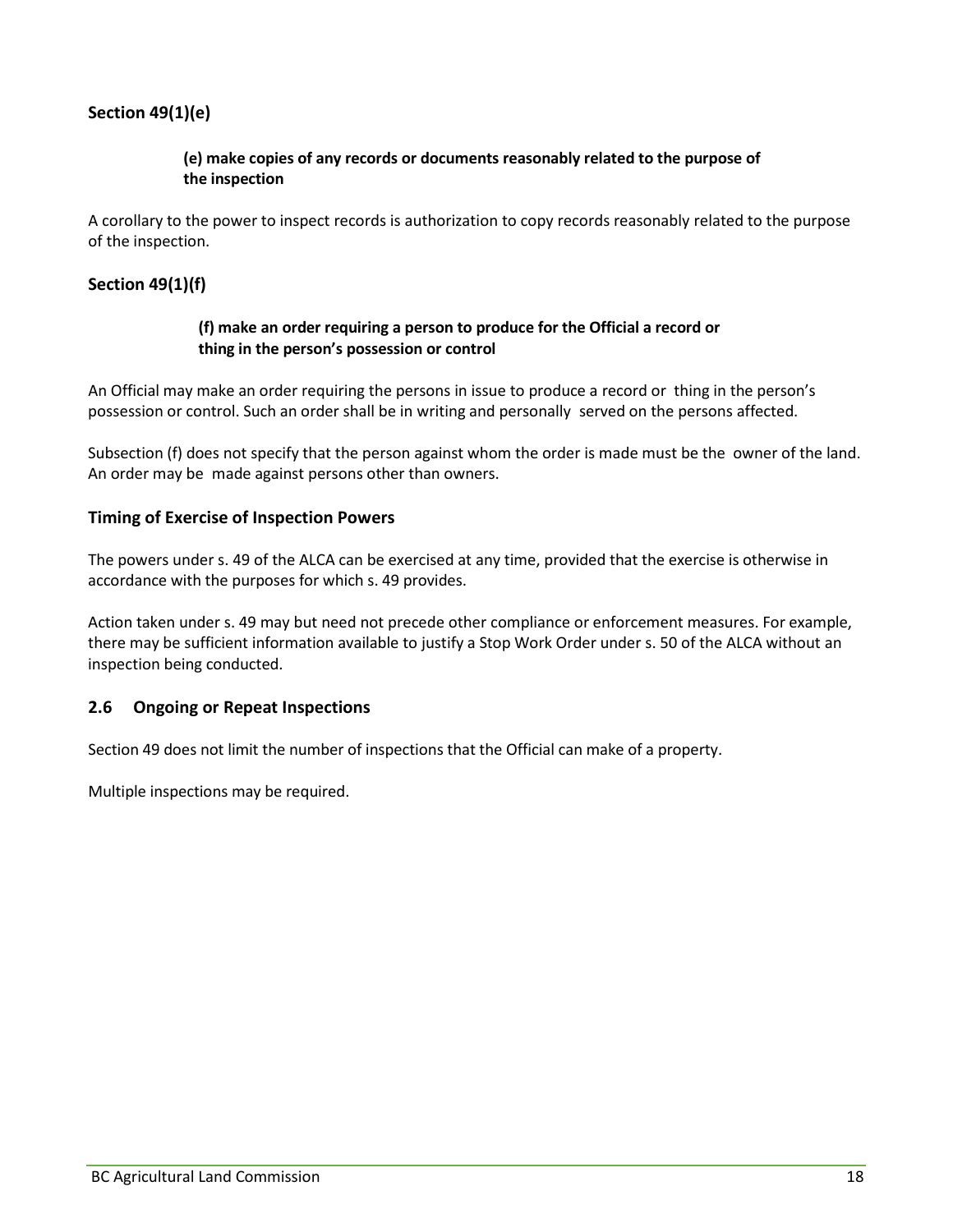## <span id="page-19-0"></span>**Chapter 3: Factors in Determining Next Steps in Non-Compliance**

#### <span id="page-19-1"></span>**Purpose of this Chapter**

1. To outline the types of considerations that a C&E official may take into account in the assessment of and response to alleged non-compliance.

### <span id="page-19-2"></span>**Introduction**

This chapter outlines the types of considerations that a C&E official may take into account in assessing and responding to alleged non-compliance. It is not intended to be exhaustive, nor is it intended to suggest that all considerations need be taken into account in all cases.

This chapter includes a Non-Compliance Decision Matrix (set out below) along with guidelines for its application. The Matrix is a risk-based tool for assessing the variability and severity of factors influencing the selection of compliance tools. These factors include:

- escalating levels of agricultural impacts (actual or potential); and
- a diminishing likelihood of achieving compliance.

The Non-Compliance Decision Matrix is simply a tool that may assist staff in managing resources and options in the face of regulatory non-compliance. It does not bind staff and is simply an aid which may be used by Officials at their discretion when considering the context and specifics of individual cases of alleged noncompliance.

## **3.0 Factors that may be considered in determining whether to take compliance and enforcement measures and, if so, which one(s)**

In responding to regulatory non-compliance, C&E Officials may consider the available information to determine the full extent of the non-compliance and any related regulatory history. The following factors provide guidance in developing an appropriate response.

Factors that an Official may consider include:

- any related history of non-compliance;
- repeated occurrences;
- was the contravention deliberate, and what was its severity;
- possible long term impact on land within the ALR;
- the person's willingness to co-operate with Officials;
- the existence of any or previous enforcement actions taken by government or other agencies;
- evidence of corrective action already taken; and
- geographic location.

While each fact pattern will be different in relation to non-compliance, an important factor in determining an appropriate response is of course the effectiveness of the tool in achieving compliance as quickly as possible with no recurrence.

Another important factor may be deterrence of other persons from failing to comply with the ALCA, the Regulation or commission decisions or orders. The C&E team, in conjunction with other ALC staff, is responsible for identifying emerging trends in non-compliance and developing a systematic and coordinated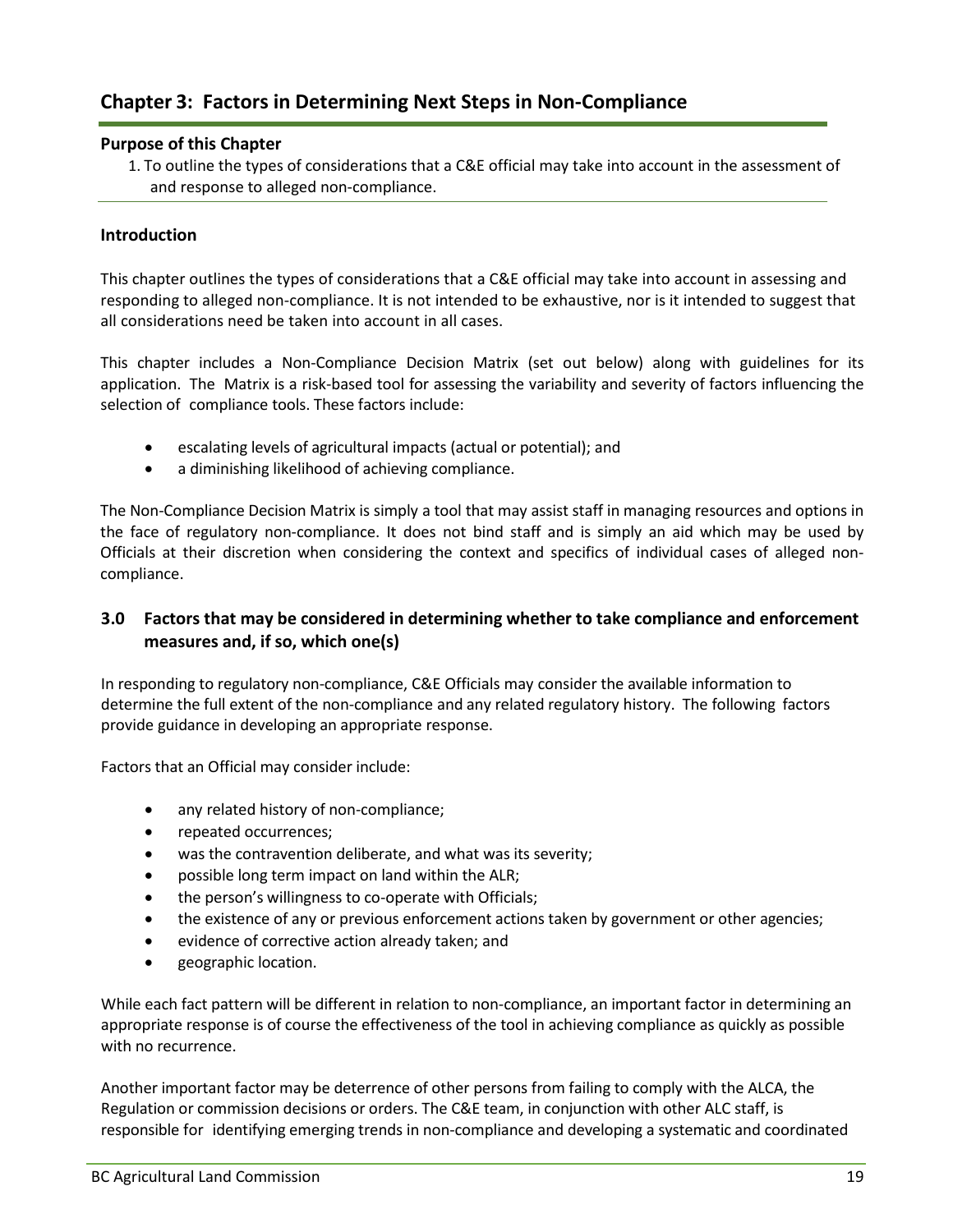response that strives for general compliance.

The factors identified above and the Non-Compliance Decision Matrix more specifically are simply guidance tools which are in no way to impair the professional judgment, discretion and autonomy exercised by ALC decision makers.

#### **3.1 Non-Compliance Decision Matrix**

C&E Officials strive for compliance by ensuring the most appropriate measures are used to achieve compliance, taking into consideration the facts specific to the situation, as well as the impact on others.

The Non-Compliance Decision Matrix is a tool for assessing the variability and severity of factors influencing the selection of compliance tools. These factors include:

- escalating levels of Agricultural impacts (actual or potential); and
- a diminishing likelihood of achieving compliance.

Again, as stated above, the Non-Compliance Decision Matrix is simply a tool; it is does not replace the discretion that staff are to exercise when considering the context and specifics of individual cases of alleged non-compliance.

Where the Non-Compliance Decision Matrix refers to a "verbal communication", this means discussion by a C&E official with a landowner or other involved person(s).

Where the Non-Compliance Decision Matrix refers to a "Compliance Notice", this means a written letter intended to assist persons in achieving compliance after minor, to moderate, alleged non-compliance where there is a high likelihood of achieving compliance. A Compliance Notice serves as a formal record of the alleged non-compliance and can form an important element of the compliance history of the person(s) in question.

Where the Non-Compliance Decision Matrix refers to a "Notice of Contravention", this means a letter to the non-compliant person(s) in writing that they are contravening the ALCA or Regulation. Notices of Contravention are only used when it has been confirmed to the satisfaction of a C&E official that a person is in contravention of a specific section of the ALCA and/or Regulation, or a commission order or decision.

A Notice of Contravention serves as an important formal record of the alleged non-compliance and forms an important element of the compliance history of the person(s) in question.

Where the Non-Compliance Decision Matrix refers to a "Directive Order", this means a Stop Work Order or a Remediation Order.

Where the Non-Compliance Decision Matrix refers to an "Administrative penalty", this means a penalty under s. 54 of the ALCA.

Where the Non-Compliance Decision Matrix refers to "Court process", this means an application to B.C. Supreme Court for a non-compliance order under s. 53 of the ALCA or an application more generally for an injunction.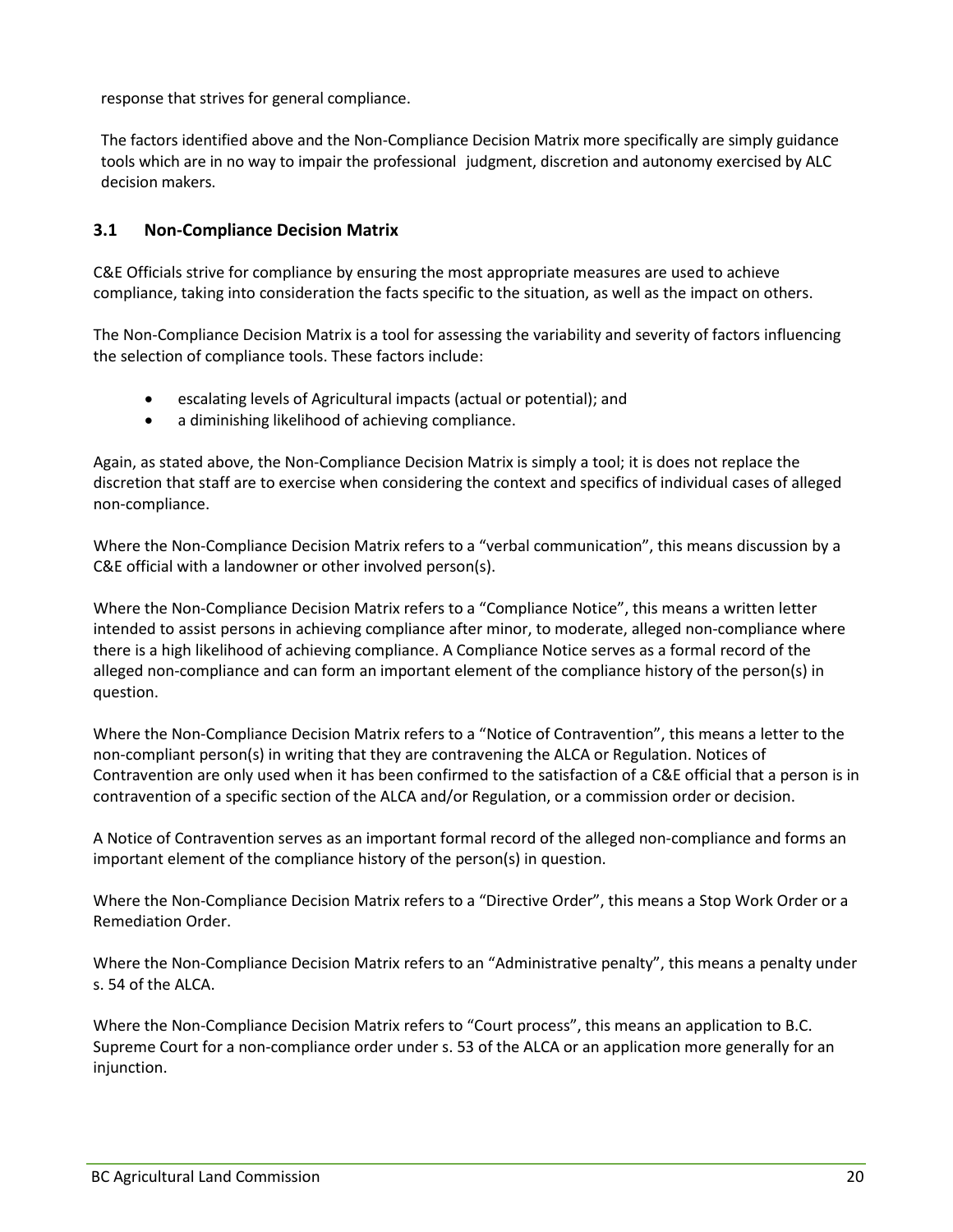## **Levels of Escalating Agricultural Impacts (Actual or Potential)**

|                                                                      |                                                                         | Level 1<br><b>Negligible</b>      | Level 2<br>Negligible -<br>Low    | Level 3 Low -<br><b>Medium</b>    | Level 4<br>Medium -<br>High | Level 5 High -<br><b>Extreme</b> | Level 6<br><b>Extreme</b> |
|----------------------------------------------------------------------|-------------------------------------------------------------------------|-----------------------------------|-----------------------------------|-----------------------------------|-----------------------------|----------------------------------|---------------------------|
|                                                                      | <b>Category A</b><br>(High<br>Likelihood)                               | Verbal<br>communication           | Compliance<br><b>Notice</b>       | <b>Notice of</b><br>Contravention | <b>Directive</b><br>Order   | Administrative<br>penalty        | <b>Court Process</b>      |
|                                                                      | <b>Category B</b><br>(Medium<br>Likelihood)                             | Compliance<br><b>Notice</b>       | <b>Notice of</b><br>Contravention | <b>Directive</b><br>Order         | Administrative<br>penalty   | <b>Court Process</b>             |                           |
| Likelihood of Compliance (Compliance History and Capacity to Comply) | <b>Category C</b><br>(Low<br>Likelihood)                                | <b>Notice of</b><br>Contravention | <b>Directive</b><br>Order         | Administrative<br>penalty         | <b>Court Process</b>        |                                  |                           |
|                                                                      | <b>Category D</b><br>(Previous<br>history of<br>non-<br>compliance)     | <b>Directive Order</b>            | Administrative<br>penalty         | <b>Court Process</b>              |                             |                                  |                           |
|                                                                      | <b>Category E</b><br>(High history<br>of Non-<br>Compliance)            | Administrative<br>Penalty         | <b>Court Process</b>              |                                   |                             |                                  |                           |
|                                                                      | <b>Category F</b><br>(Continued<br>indication of<br>Non-<br>compliance) | <b>Court Process</b>              |                                   |                                   |                             |                                  |                           |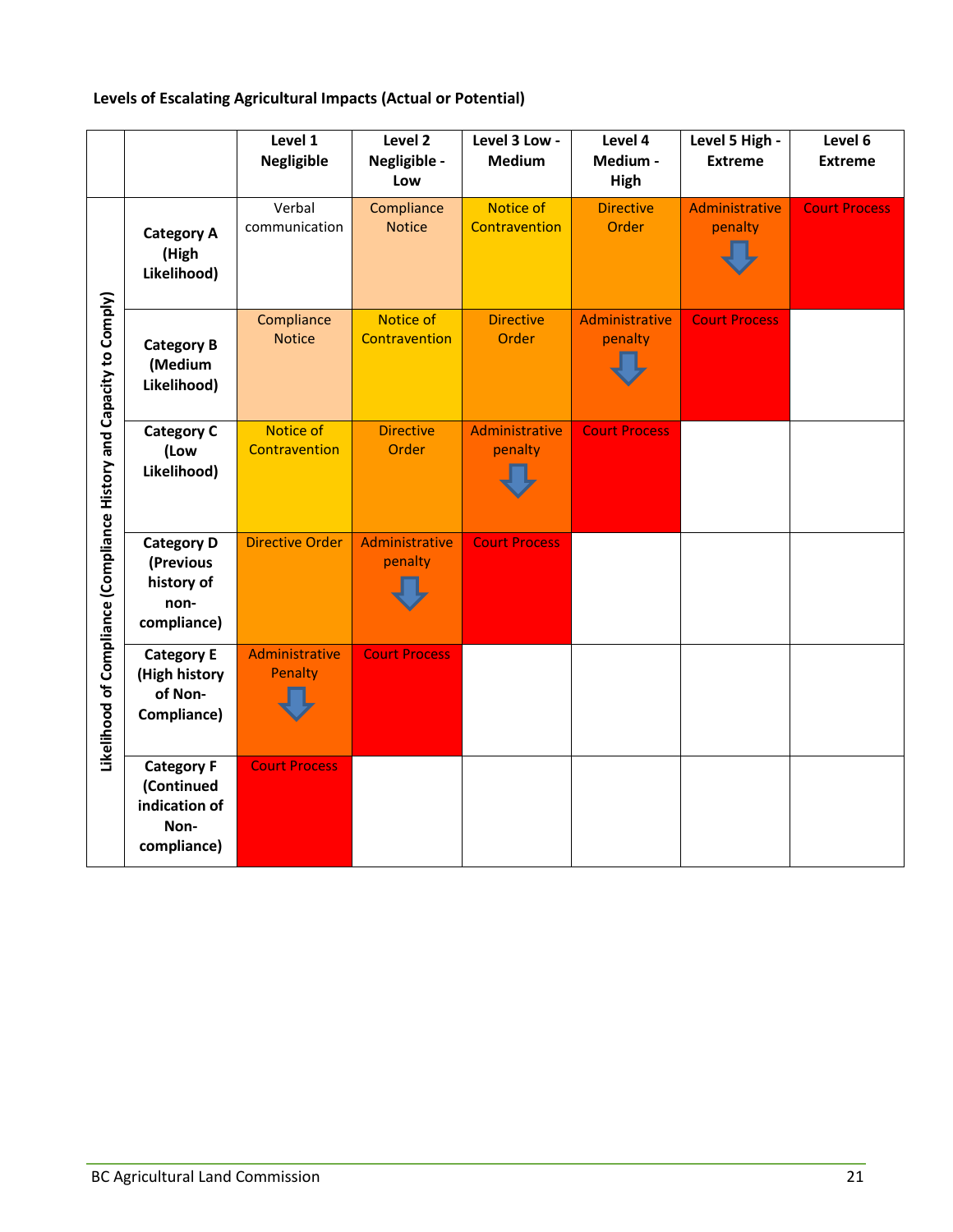#### **3.1.1 Levels of Escalating Agricultural Impacts**

**(Actual or Potential)**

#### LEVEL 1

• Compliance gained through verbal communications.

#### LEVEL 2

• Non-compliance despite verbal communication.

LEVEL 3

• Non-compliance despite Compliance Notice.

LEVEL 4

• Immediate non-compliance or ongoing non-compliance to previous requests if made

#### LEVEL 5

• Failure to comply with previous requests if made.

#### LEVEL 6

• Failure to comply with all previous requests if made and other enforcement measures if taken.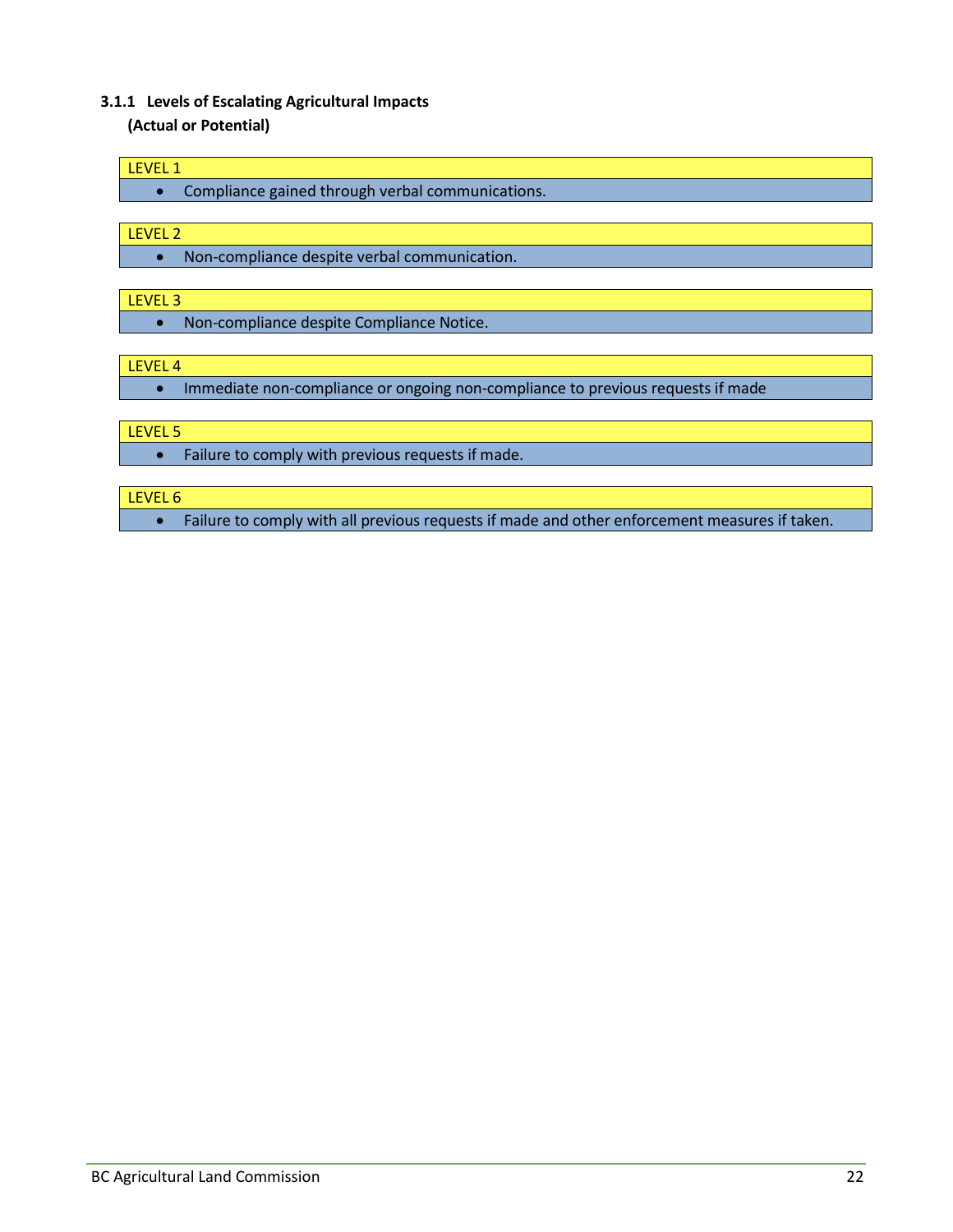#### <span id="page-23-0"></span>**3.1.2 Categories of Likelihood of Compliance**

(Compliance History/Willingness and Capacity to Comply)

CATEGORY A – Indications of future and ongoing compliance are very high

- No previous occurrences of non-compliance;
- Good demonstrated awareness of and/or capacity to meet regulatory requirement; and/or
- Person for whom compliance and enforcement measures being considered has a reasonable and cooperative attitude.

CATEGORY B - Indications of future and ongoing compliance are uncertain

• Questionable awareness of and/or capacity to meet regulatory requirement.

CATEGORY C - Indications that future and ongoing compliance are unlikely

• Little or no awareness of and/or capacity to comply with requirements.

CATEGORY D - No indication of future and ongoing compliance

• Violation of ALC regulatory requirement; and no demonstrated willingness to meet regulatory requirements.

CATEGORY E - No indication of future and ongoing compliance

• Ongoing demonstration of non-compliance.

CATEGORY F - Continued indication of non-compliance

Other measures not appropriately responded to.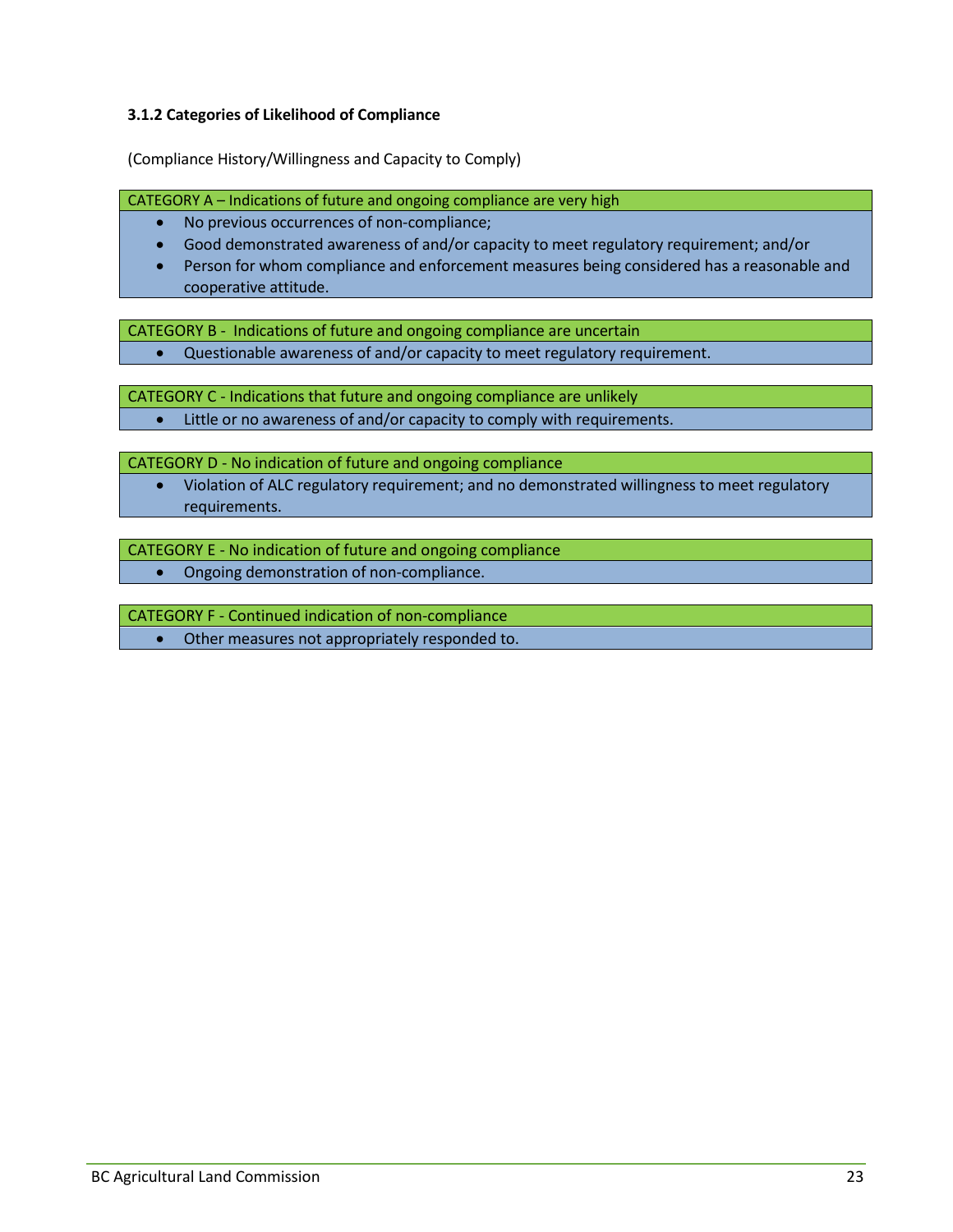## **Chapter 4: Considerations for Referrals**

#### **Purpose of this Chapter**

1. To outline some considerations that non-C&E staff might take into account in determining when it is advisable to refer an alleged non-compliance issue to the C&E program.

#### **Introduction**

This chapter outlines considerations that non-C&E staff might to take into account when they become aware of possible non-compliance with the ALCA, the Regulation, or a commission decision or order. Generally, all issues of alleged non-compliance should be referred to the C&E program.

### **4.0 Procedure**

- Non-C&E staff may learn of possible non-compliance in the course of their work, or it may be reported to them by a government or other agency, or by a commissioner.
- Non-C&E staff may make a "referral" (as defined earlier in the C&E Document). Reasons for doing so may include their perception that action may be warranted to address the alleged non-compliance.
- **In the event of a referral**, Non-C&E staff will generally forward the information relating to the alleged non-compliance to the C&E Program Assistant for processing consistent with C&E procedures.

Non-C&E staff may in the course of their communication, consult with the C&E Coordinator a variety of matters, including:

- to obtain clarity on the facts to ensure that both non-C&E staff and the C&E program have the same understanding of the possible non-compliance;
- to discuss the likelihood of achieving compliance and the degree of impact; and
- to review the application history, including what actions have been taken to date, and discuss next steps.

<span id="page-24-0"></span>C&E staff generally acknowledge referrals promptly even if no action is contemplated on the file at that time. A timely response contributes to building or maintaining effective working relationships within the ALC and/or with government and other agencies.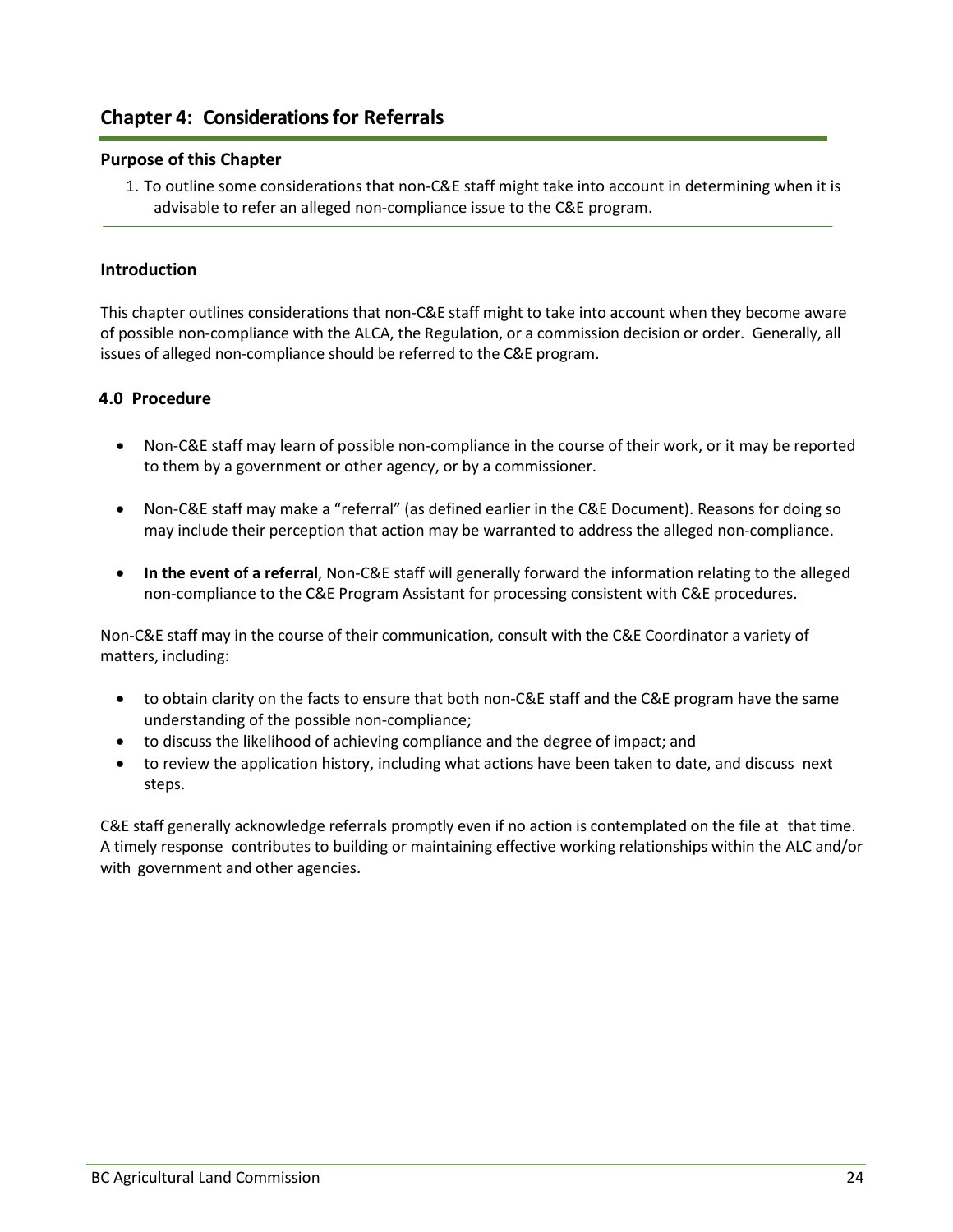## **Chapter 5: Some Considerations for C&E Officials**

### **Purpose of this Chapter**

1. To set out some considerations that C&E Officials might consider in determining C&E steps.

### **Introduction**

This chapter proceeds on the basis that a complaint or referral has resulted in an active C&E file and reached a C&E Official. This chapter sets out, against that backdrop, common steps and decision points for C&E Officials.

### **5.0 General Application**

Responding to an alleged non-compliance is often a complex and iterative process. This procedure outlines the steps to be taken in a "textbook" situation. However, depending on the circumstances of the case, more or fewer steps may occur and/or some steps may occur in a different order. For example, complex files may require consultation between a number of different compliance partners external to the ALC (e.g., FLNRO, Department of Fisheries and Oceans, RCMP) to determine their level of interest and/or involvement when addressing a non-compliance that may affect those agencies. C&E Officials may also consult with one or more ALC program staff at any time during the process.

The C&E official may determine that a cross-divisional or cross-government/agency, collaborative approach would be beneficial for successful completion of a file.

## **5.1 Use of the Non-Compliance Decision Matrix**

The Non-Compliance Decision Matrix may assist staff in their assessment of the reported regulatory noncompliance and subsequent progression of the file. If C&E Officers need additional guidance or advice on addressing an issue of alleged non-compliance, they may choose to refer the matter to the C&E Coordinator, Director of Operations, or the CEO.

## **5.2 Communications with Other Agencies**

Irrespective of the compliance action chosen, the C&E officials may wish to consult with other non-C&E staff as required. They may wish to do so if the C&E officials need history about the person(s) involved and/or technical expertise about the agricultural impacts of the non-compliance.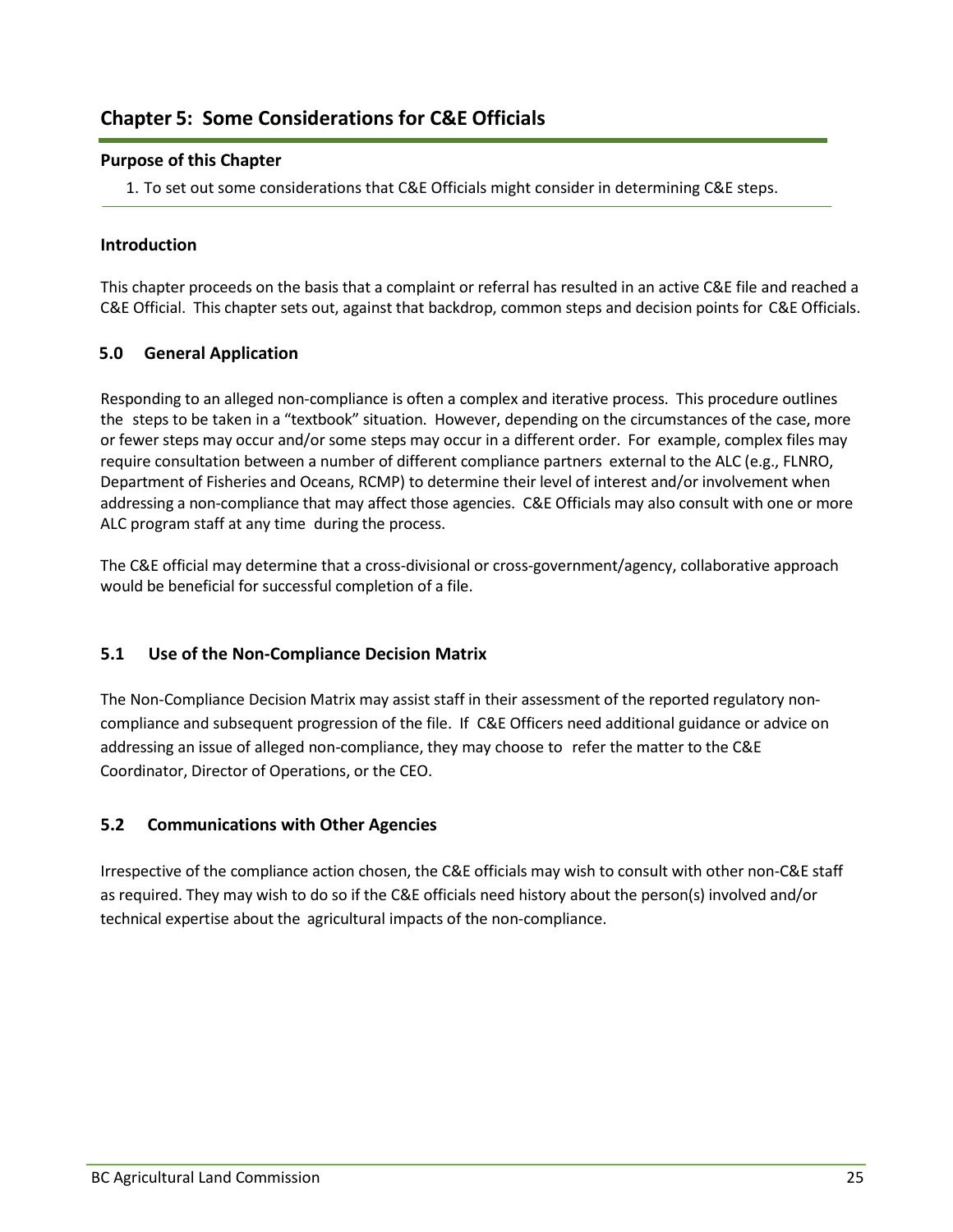## **Chapter 6: Toolsfor Addressing Non-Compliance**

#### **Purpose of this Chapter**

- 1. To foster understanding of the nature, purpose and use of compliance tools available to ALC staff.
- 2. To further discuss considerations that C&E Officials might take into account when deciding whether to pursue compliance and enforcement measures and, if so, which one(s).

### <span id="page-26-0"></span>**Introduction**

There are a range of compliance tools available to ALC staff when addressing an alleged non-compliance.

None of these tools needs to be used, or one or more may be used together (if appropriate) or in succession. It is possible that a compliance and enforcement tool listed later in this chapter is used without the use of an earlier-listed tool.

Section 59 of the ALCA provides: "The powers in this Act and the Regulation enabling the commission, the chief executive officer and an official to make an order, to impose a fine or penalty, or to commence a proceeding may be exercised separately, concurrently or cumulatively and do not affect the powers of the government under this or any enactment."

### **6.0 Compliance Notice**

A Compliance Notice may be used to notify the alleged non-compliant person(s) in writing that the Commission is aware that the person(s) may not be in compliance with the ALCA, Regulation, or a commission order or decision. A Compliance Notice may:

- include requests for information and/or a description of activities occurring on the property and/or measures being considered to prevent non-compliance;
- include a request for inspection (though a request is not required) of the property at a specific date and time during which Officials may provide to the landowner additional insight into the regulatory requirements; and
- reference where additional information and educational materials can be sourced.

One purpose of a Compliance Notice may be to assist persons in achieving compliance where minor to moderate alleged non-compliance has occurred and where there is a high likelihood of achieving compliance. A Compliance Notice serves as a formal record of the alleged non-compliance and can form an important element of the compliance history of the person(s) in question.

A Compliance Notice can be issued in one of a number of formats such as a letter or email.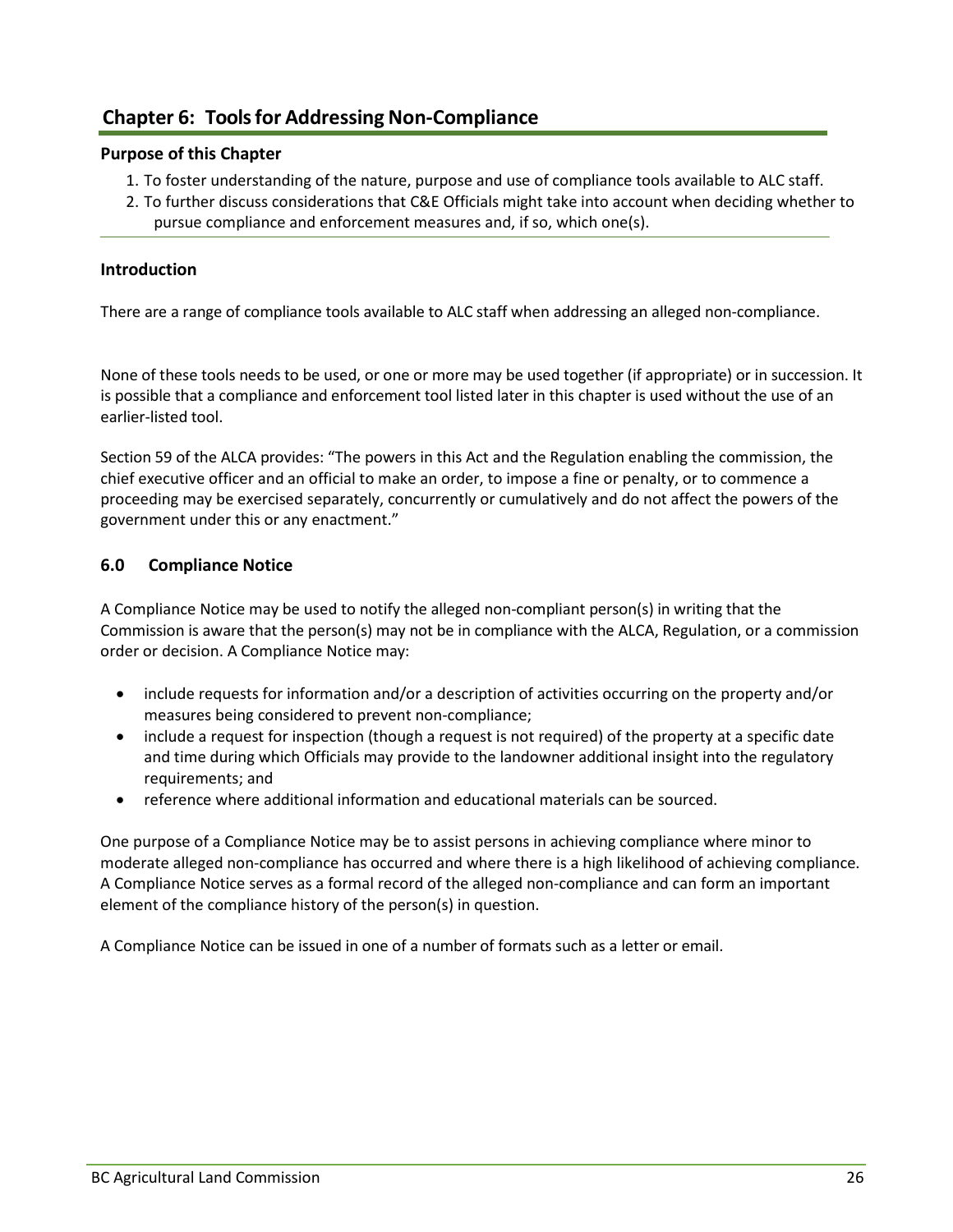### **6.1 Notice of Contravention**

A Notice of Contravention notifies the alleged non-compliant person(s) in writing that they are contravening the ALCA or Regulation. Notices of Contravention are only used when it has been confirmed to the satisfaction of a C&E official that a person is in contravention of a specific section of the ALCA and/or Regulation, or a commission order or decision.

A Notice of Contravention serves as an important formal record of the alleged non-compliance and forms an important element of the compliance history of the person(s) in question. This becomes particularly relevant when assessing and responding to any subsequent non-compliance by the person(s). Although verbal Notices of Contravention in the field are sometimes used, where that is done, officials generally follow up by issuing a written Notice of Contravention.

A Notice of Contravention:

- generally includes a description of the alleged contravention;
- generally establishes a due date for the person(s) to commit to a compliance option;
- sometimes requests written confirmation from the person(s) to whom the Notice of Contravention was directed that compliance has been achieved;
- sometimes addresses the scheduling of an inspection, such as a first or follow-up inspection to verify compliance; and
- sometimes provides compliance options to the person(s) (delivery of a Notice of Intent regarding fill, the submission of a Non-Farm Use application, the cessation of non-farm use, etc.).

#### **6.2 Stop Work Order**

As authorized by s. 50 of the ALCA, the CEO or a designated official has the authority to issue Stop Work Orders.

#### **Section 50 of the ALCA reads as follows:**

#### **Stop work order**

**50** If an official considers that a person is contravening or is about to contravene a provision of this Act or the Regulation, the official, in accordance with the Regulations, may order that

- (a) the contravention cease,
- (b) the contravention cease to the extent specified by the order, or
- (c) the person not take any action that would result in a contravention.

#### **AUTHORITY TO ISSUE A STOP WORK ORDER**

A Stop Work Order (sometimes referred to as a SWO) is a written document that can be issued only by the chief executive officer or designated official considers that a person is contravening or is about to contravene a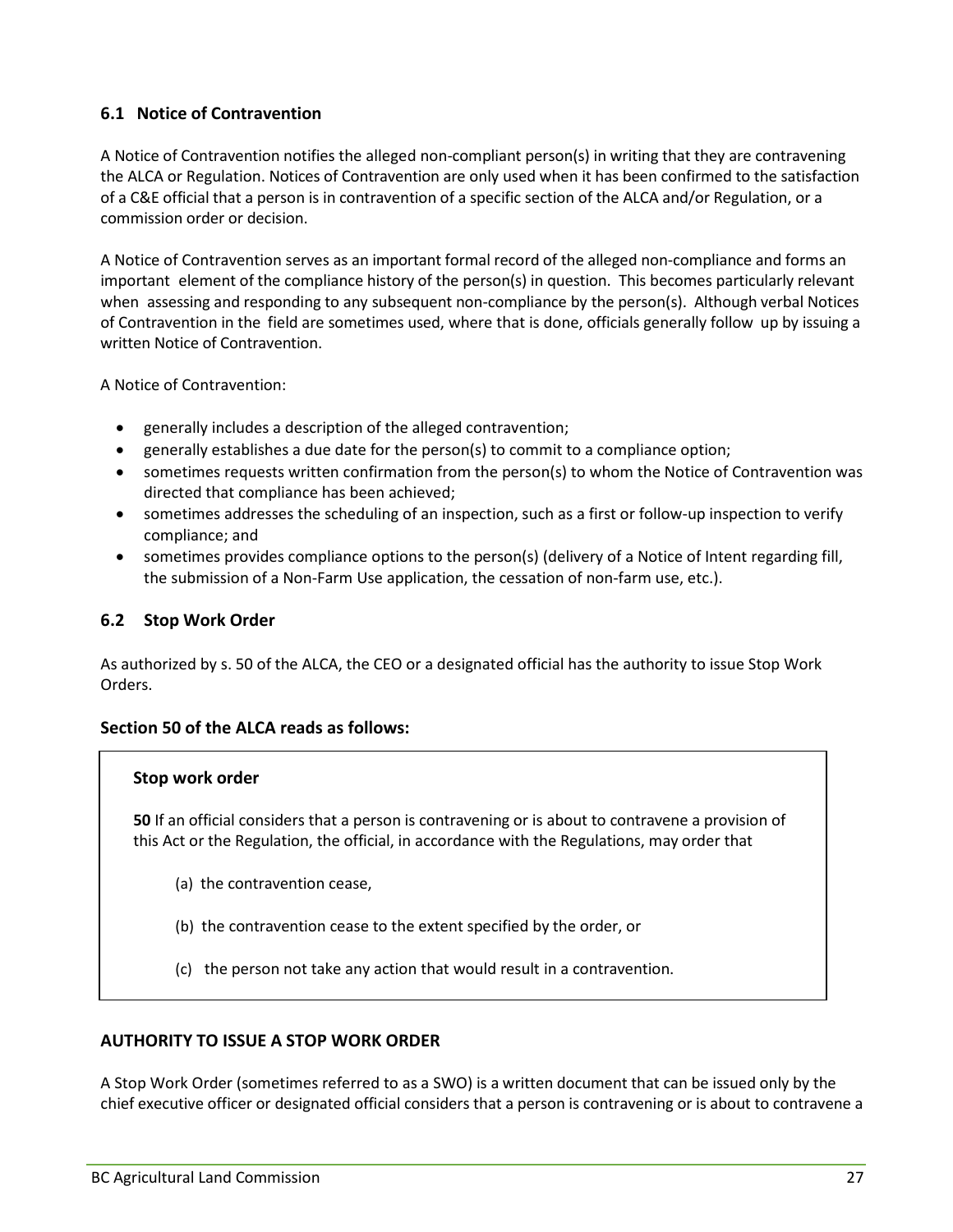provision of the ALCA or the Regulation.

A Stop Work Order is an important tool in addressing alleged non-compliance issues and managing agricultural risk. By requiring parties to address contraventions by ceasing alleged non-compliant activities, orders can be effective in:

- responding quickly to prevent or stop actual or potential impact to agricultural land;
- and deterring other potential violators.

An inspection may, but need not occur, prior to issuing the Stop Work Order; subsequent inspections may occur to assess compliance with a Stop Work Order.

It is an offence under sectio[n 57 of the ALCA](http://www.bclaws.ca/civix/document/id/complete/statreg/02036_01#section57) to contravene a Stop Work Order issued under section 50 of the ALCA.

### **AGAINST WHOM MAY A STOP WORK ORDER BE ISSUED?**

A Stop Work Order may be issued against a 'person'(s) whom the official considers is contravening or about to contravene the ALCA or the Regulation.

A Stop Work Order may be made not only against owners of land but also against persons other than owners of land.

WHEN MAY A STOP WORK ORDER BE ISSUED?

A Stop Work Order may be issued only if the official considers that a person is contravening or is about to contravene a provision of the ALCA or the Regulation.

The Stop Work Order is a mechanism that allows an Official to act even in advance of the occurrence of a contravention.

#### **CONTENTS OF A STOP WORK ORDER?**

In issuing a Stop Work Order, an Official is able:

(a) to order that a contravention of the ALCA or Regulation cease in part or altogether, or (b) to prohibit a specific action or actions that would result in a contravention.

#### **Failure to Comply with a Stop Work Order**

It is an offence under section  $57$  of the ALCA to contravene a Stop Work Order issued under section 50 of the ALCA.

If a person(s) fails to comply with a Stop Work Order the commission may:

- (a) apply to the Supreme Court for a compliance order under [s. 53;](http://www.bclaws.ca/civix/document/id/complete/statreg/02036_01#section53) and
- (b) impose a monetary penalty under [s. 54.](http://www.bclaws.ca/civix/document/id/complete/statreg/02036_01#section54)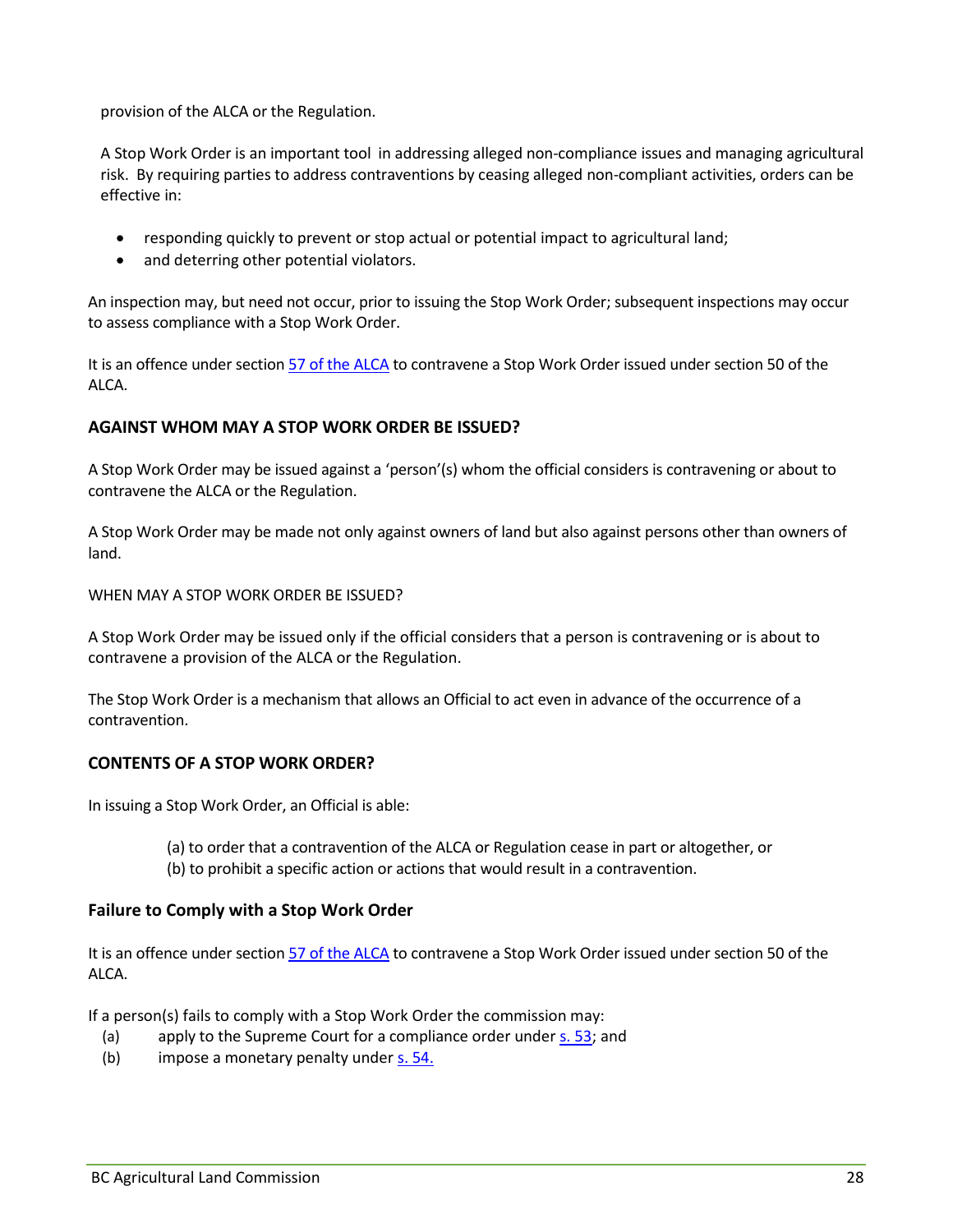## **6.3 Remediation Order**

As authorized by s. 52 of the [ALCA,](http://www.bclaws.ca/civix/document/id/complete/statreg/02036_01#section52) the CEO has the authority to issue Remediation Orders.

#### **Determinations and remediation orders**

**52** (1) If the chief executive officer determines that a person has contravened this Act, the Regulation or an order of the commission, the chief executive officer, in accordance with the Regulation, may order the person to remedy the contravention by

(a) carrying out a requirement of this Act or the Regulations that the person has failed to carry out, or

(b) repairing or mitigating damage caused to agricultural land by the contravention, including the removal of buildings or structures.

(2) If a person fails to comply with an order under subsection (1), the chief executive officer, in accordance with the Regulation, may do one or more of the following:

(a) in a written notice given to the person*,* restrict or prohibit the person from carrying out the work referred to in the order;

(b) require the person to provide the security that the chief executive officer considers necessary and realize on that security;

(c) carry out all necessary work.

(3) A person referred to in subsection (2) is liable to the commission for costs incurred by the commission under this section.

## **AUTHORITY TO ISSUE A REMEDIATION ORDER**

A remediation order is a written document that can only be issued by the chief executive officer.

A Remediation Order may be particularly appropriate when dealing with non-compliant persons with a poor compliance history who are undertaking a prohibited activity that will cause damage to agricultural land. In each case, the level of impact and the past performance of the person(s) may influence the decision whether or not to use a Remediation Order.

#### **AGAINST WHOM MAY A REMEDIATION ORDER BE ISSUED?**

A Remediation Order may be issued against a "person" whom the chief executive officer under s. 52 of the ALCA determines has contravened the ALCA, the Regulation or an order of the commission. Remediation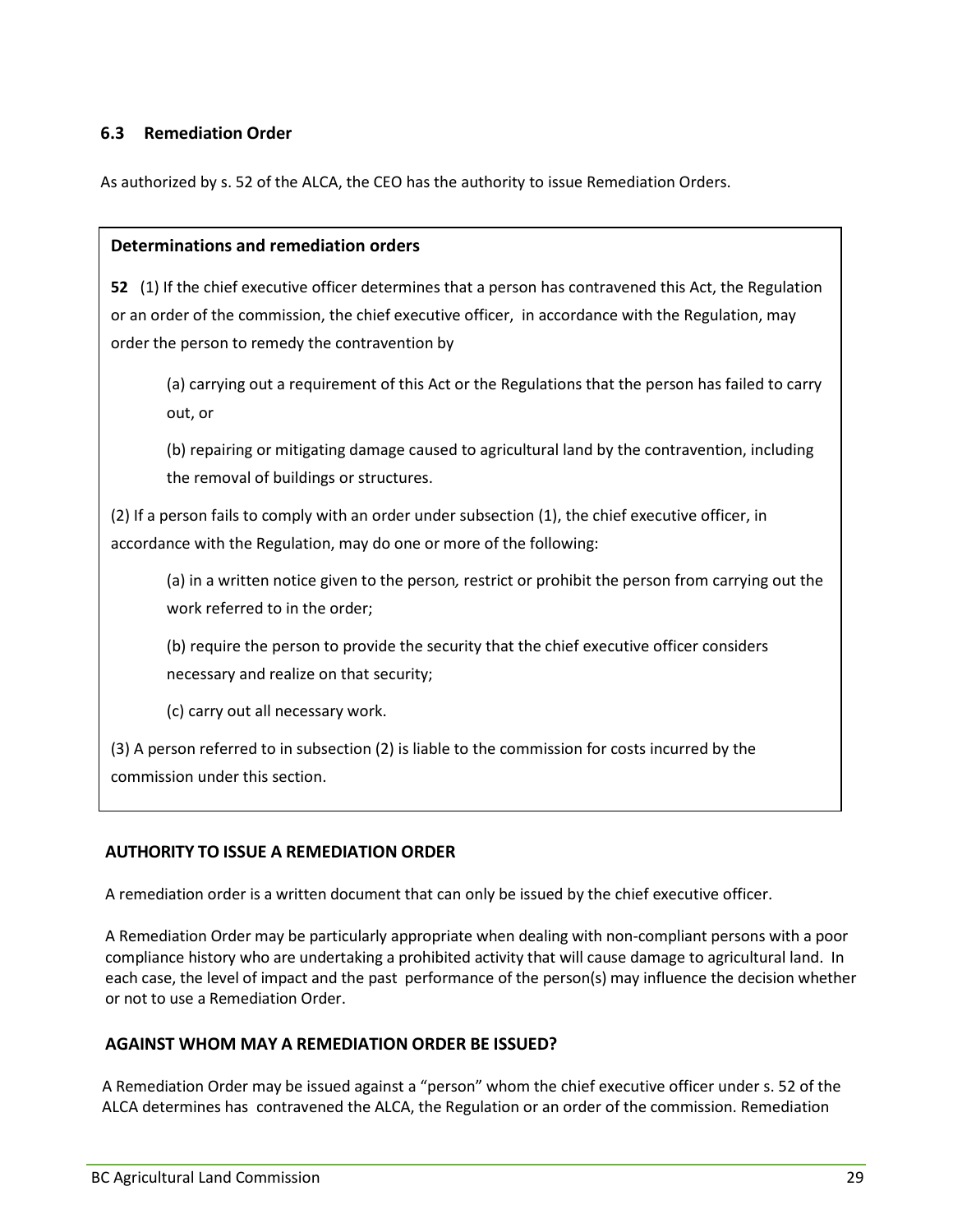Orders may be made not only against owners of land but also against persons other than owners of land.

#### **WHEN MAY A REMEDIATION ORDER BE ISSUED?**

A Remediation Order may be issued only if the CEO determines that a person has contravened:

- (a) the ALCA;
- (b) the Regulation; or
- (c) an order of the commission.

Unlike in the case of a Stop Work Order, the contravention must already have occurred in order for a Remediation Order to be issued.

### **CONTENTS OF A REMEDIATION ORDER**

The chief executive officer may order a person in contravention of the ALCA, the Regulation or an order of the commission to remedy the contravention either by:

- (a) carrying out a requirement of the ALCA or the Regulation that the person has failed to carry out; or
- (b) repairing or mitigating damage caused to agricultural land by the contravention, which includes the removal of building or structures.

#### **Failure to Comply with a Remediation Order**

It is an offence under sectio[n 57 of the ALCA](http://www.bclaws.ca/civix/document/id/complete/statreg/02036_01#section57) to contravene a Remediation Order issued under section 52 of the ALCA.

There are several options if the Remediation Order is not complied with, including:

- (c) issuance of an order by the CEO under  $s. 52(2)$ ;
- (d) applying to the Supreme Court for a compliance order under  $s. 53$ ; and
- (e) imposition of a monetary penalty under  $s. 54$ .

Pursuant to s. 52(2) of the ALCA the chief executive officer may do one or more of the following, in accordance with the Regulation:

- (a) in a written notice given to the person who fails to comply with the Remediation Order, restrict or prohibit the person from carrying out the work referred to in the order;
- (b) require the person to provide the security that the chief executive officer considers necessary and realize on that security (a bond);
- (c) carry out all necessary work.

#### **6.4 Concurrent Enforcement Actions**

A Stop Work Order or Remediation Order may be issued prior to, at the same time, or in isolation of other C&E actions that are being undertaken.

There is no limitation period under the ALCA on when a Stop Work Order or Remediation Order can be issued.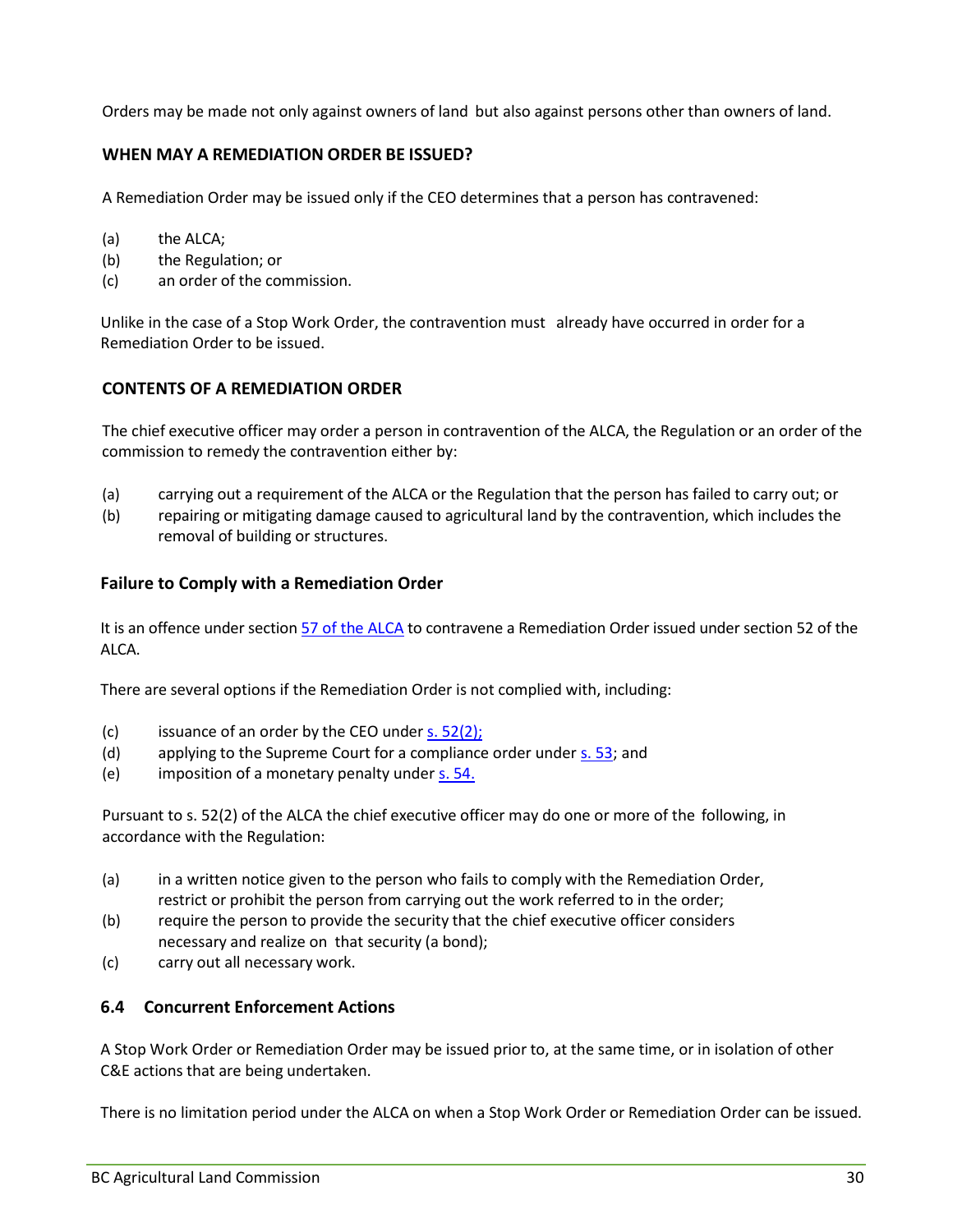## **6.5 Administrative Penalty**

Under s. 54 of the ALCA, the chief executive officer has the authority to impose discretionary financial penalties on those failing to comply with the ALCA, the Regulation or orders of the commission. Such penalties can be imposed more simply than a fine or other penalty obtained via a court prosecution, making them an effective and efficient enforcement option.

An administrative penalty may be an appropriate response to non-compliance in a variety of circumstances. Considerations that may point in favour of ordering a penalty may include that:

- a Notice of Contravention does not adequately reflect the severity of the contravention and therefore would not be an effective deterrent;
- the time and cost of court prosecution is not in the public interest;
- there are mitigating or aggravating circumstances that should be taken into consideration in setting the penalty; or
- it is appropriate to recover the financial benefit the person(s) received as a result of the noncompliance or to recoup the costs to government.

## **Penalties levied by the CEO**

**54** (1) The chief executive officer, in accordance with the Regulation, may levy a penalty up to the prescribed amount against a person who contravenes this Act, the Regulation or the orders of the commission.

(2) The time limit for levying a penalty against a person under subsection (1) is 3 years after the facts on which the penalty is based first came to the knowledge of the chief executive officer.

In accordance with the Regulation, the chief executive officer may levy a penalty up to the prescribed amount against a person who contravenes the ALCA and or Regulation or the orders of the Commission.

Section 54 of the ALCA sets out provisions related to penalties. Section 35 of the Regulation adds particular further considerations. Before the chief executive officer levies a penalty under this section, she/he must consider all of the following: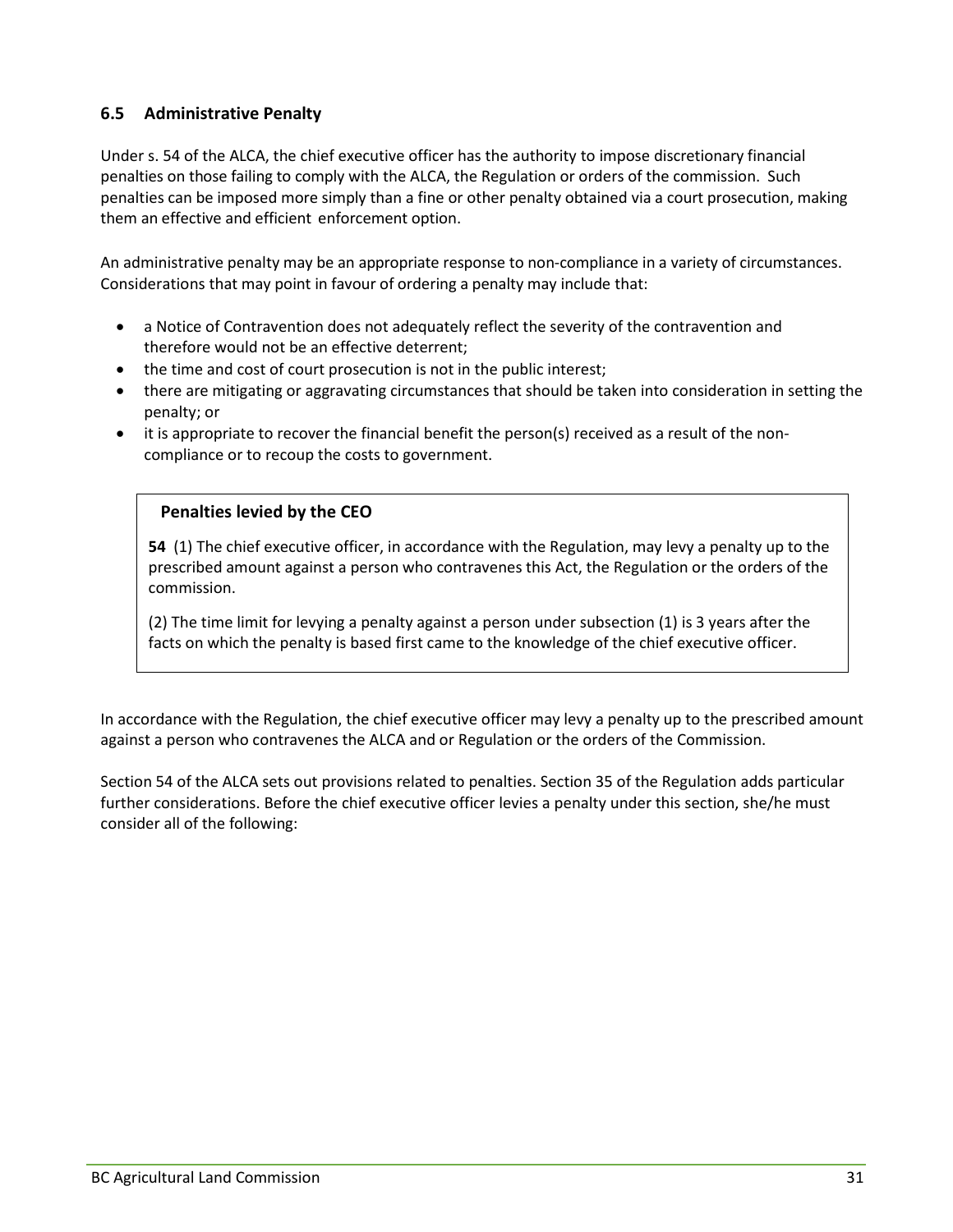| UI LIIE IUIIUWIIIK.                                                                                                                                                          |
|------------------------------------------------------------------------------------------------------------------------------------------------------------------------------|
| (a) any contravention of a similar nature by the person;                                                                                                                     |
| (b) the gravity and magnitude of the contravention;                                                                                                                          |
| (c) whether the contravention was deliberate, repeated or continuous;                                                                                                        |
| (d) whether there was an economic benefit derived by the person from the contravention;                                                                                      |
| (e) the person's cooperativeness and efforts to correct the contravention;                                                                                                   |
| (f) the degree to which the contravention detrimentally affected or impaired the agricultural<br>capability of the land or its suitability for farming.                      |
| (2) The penalty which the CEO may levy is in the complete discretion of the CEO, but must not exceed<br>\$100 000 for any single contravention.                              |
| (3) The maximum penalty which the CEO may levy for a second or subsequent contravention is<br>double the amount of the penalty levied for the first contravention.           |
| (4) If the CEO levies a penalty under section 54 of the Act against an owner of agricultural land, the<br>CEO must give the owner a notice setting out all of the following: |
| (a) the nature of the contravention;                                                                                                                                         |
| (b) the amount of the penalty;                                                                                                                                               |
| (c) the date by which the penalty must be paid;                                                                                                                              |
| (d) a description of the owner's right to appeal the penalty.                                                                                                                |

**35** (1) Before the CEO levies a penalty under section 54 of the Act, the chief officer must consider all

## **6.6 B.C. Supreme Court Order**

of the following:

The commission may also or instead seek the assistance of the B.C. Supreme Court in its compliance and enforcement work. For example, s. 53 of the ALCA provides that the commission may apply to the B.C. Supreme Court for an order for compliance. The Supreme Court may order remedies including that the person(s) comply with an order or cease any violation of that order. An order for compliance may be applied for when the commission considers that the person(s) against whom the court order is sought:

- is not complying with a determination, decision or order issued by an official under s. 50, 52 or 54(1) of the ALCA;
- is not complying with an order by the commission; or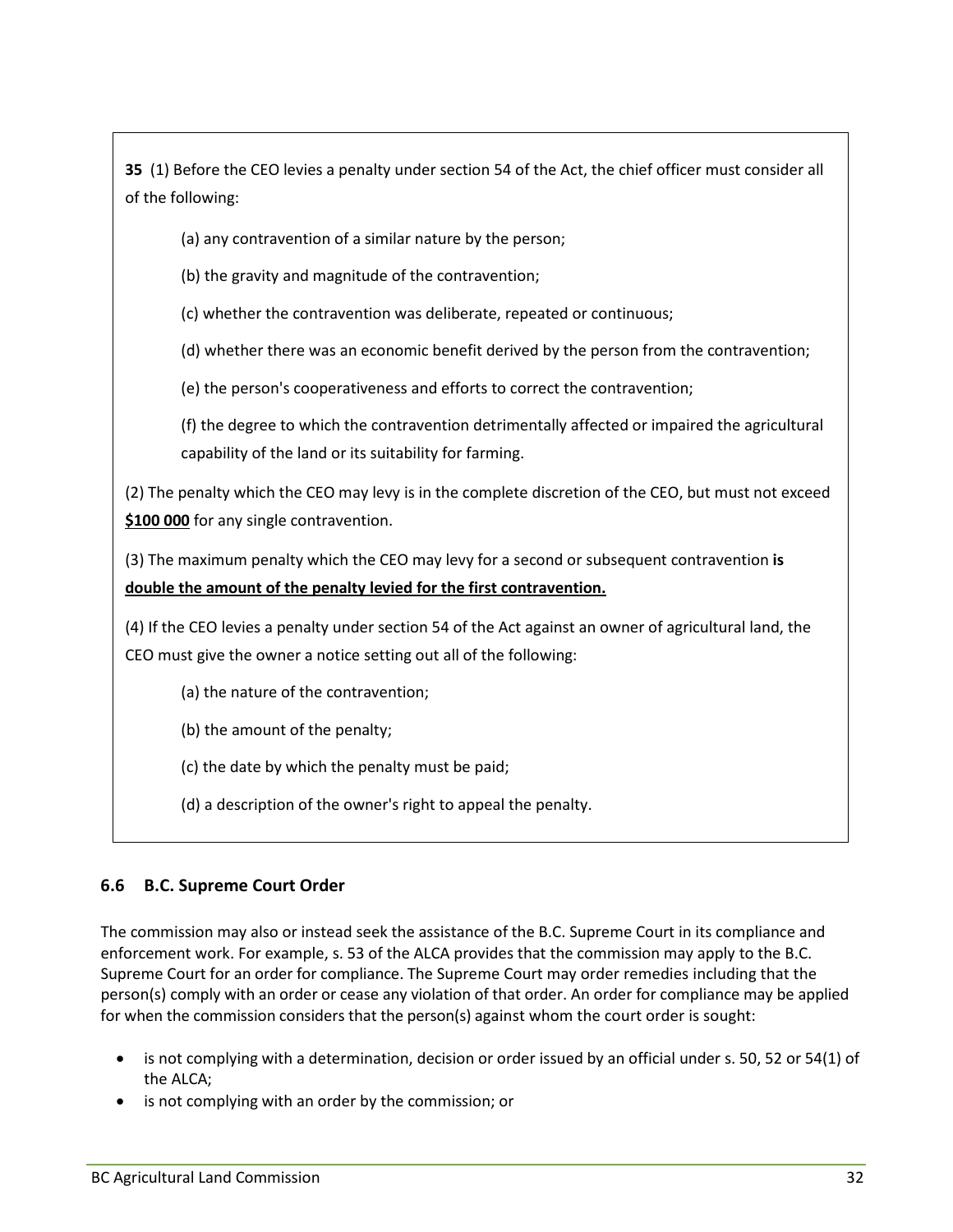• may currently be contravening or may in the future contravene the ALCA, the Regulation an order of the commission, or a determination, decision or order under s. 50, 52 or 54(1).

Applying for an order for compliance may be appropriate in various circumstances, including where efforts to obtain compliance with the ALCA, the Regulation, a Stop Work Order and/or a Remediation Order have otherwise failed and:

- a Notice of Compliance does not adequately reflect the severity of the contravention and would not be an effective deterrent;
- previous ALC orders have been violated and/or ignored;
- the person gives no indication, by words or actions, that they are working towards compliance; and/or
- there are significant and immediate risks to agricultural land.

#### **Order for compliance**

**53** (1) The commission may apply to the Supreme Court for an order under subsection (2) if the commission considers

(a) that a person is not complying, or has not complied, with a determination, a decision or an order under section 49 (1) (f), 50, 52 or 54 (1),

(b) that a person is not complying with an order of the commission, or

(c) that a present or future activity or use of agricultural land in an agricultural land reserve may contravene this Act, the Regulation, an order of the commission or a determination, a decision or an order under section 50, 52 or 54 (1).

(2) On application by the commission under this section, the Supreme Court may make one or more of the following kinds of orders:

(a) directing the person to comply with the determination, decision or order;

(b) directing the person to cease violating the determination, decision or order;

(c) restraining the person from violating the determination, decision or order;

(d) if the person is a corporation, directing the directors and officers of the corporation to cause the corporation to comply with an order under this section.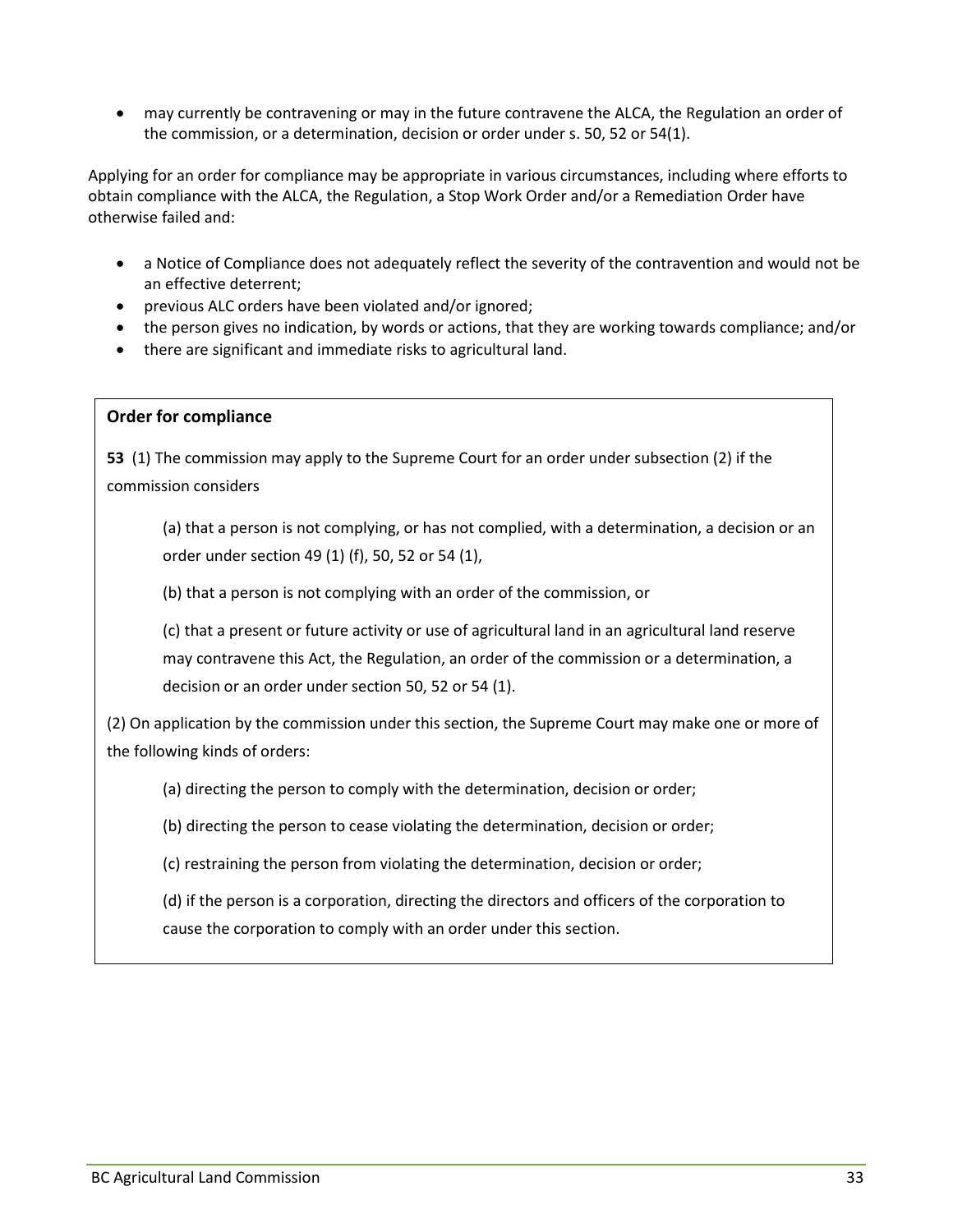## **6.7 Court Prosecution**

A court prosecution is a legal proceeding initiated by Crown counsel against persons alleged to have committed an offence(s). Breach of s. 20 of the ALCA is among the potential offences identified in s. 57.

### **Offences**

**57** (1) A person commits an offence and is liable on conviction to a fine not exceeding **\$1 million** or **imprisonment for not more than 6 months, or to both**, who contravenes the following:

- (a) an order of the commission;
- (b) section 20 (1);
- (c) a covenant referred to in section 22;
- (d) section 49 (2);
- (e) a stop work order under section 50;
- (f) a remediation order under section 52.

(2) The maximum fine under subsection (1) to which a person is liable on a second or subsequent conviction is double the amount set out in that section.

(3) A proceeding, conviction or penalty under this section does not relieve a person from a penalty under another section or from any other liability.

(4) A person commits an offence who

- (a) without lawful excuse intentionally interferes with,
- (b) without lawful excuse intentionally fails to comply with a lawful requirement of, or
- (c) intentionally makes a false statement or misleads or attempts to mislead,
- (d) the chief executive officer, a member of the commission, an official or an employee or a consultant of the commission appointed under section 8.

(5) If a corporation contravenes this Act or the Regulation, a director or officer of it who authorized, permitted or acquiesced in the contravention also commits the contravention.

(6) Section 5 of the *[Offence Act](http://www.bclaws.ca/civix/document/id/complete/statreg/96338_01)* does not apply to this Act.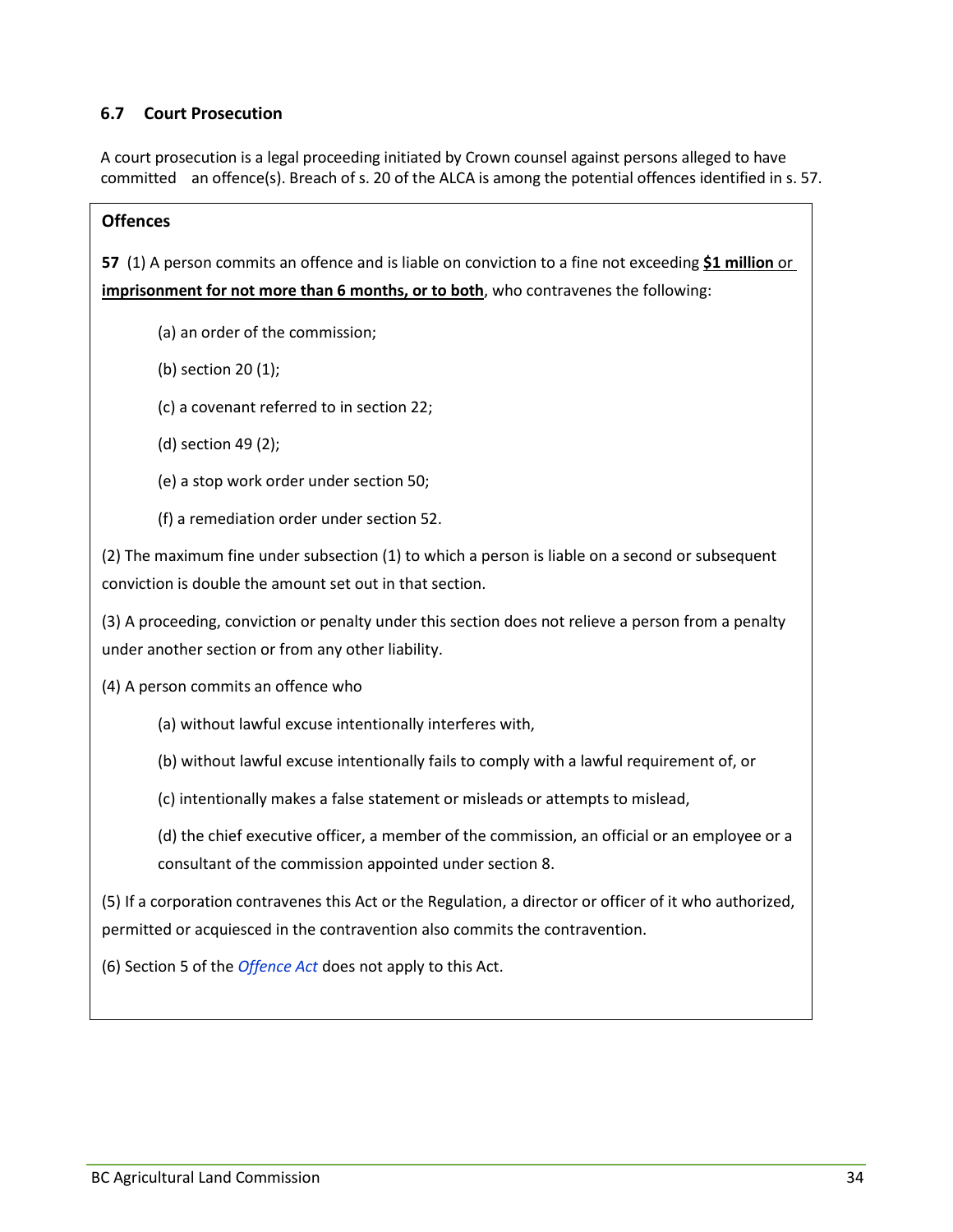## **Chapter 7: Appeals**

#### **Purpose of this Chapter**

1. To outline the appeals process.

#### **Introduction**

[Section 55](http://www.bclaws.ca/civix/document/id/complete/statreg/02036_01#section55) of the ALCA allows for an appeal of certain determinations or orders. Those are, in particular, ones made unde[r section 50](http://www.bclaws.ca/civix/document/id/complete/statreg/02036_01#section50) (Stop Work Orders); [section 52](http://www.bclaws.ca/civix/document/id/complete/statreg/02036_01#section52) (Remediation Orders) and [section 54](http://www.bclaws.ca/civix/document/id/complete/statreg/02036_01#section54) (1) (Penalty Orders).

Section 55 does not permit an appeal from determinations, decision or orders other than those specified in section 55(1) – a person dissatisfied with a matter not identified in section 55, must seek a different remedy.

The ALC website has an [Appeals Practice Directive](http://www.alc.gov.bc.ca/assets/alc/assets/legislation-and-regulation/policies/alc_-_policy_pd-01_practice_directive_re_appeals_under_section_55.pdf) which addresses the issues dealt with in this chapter in greater detail.

#### **7.1 Who may appeal?**

A person who is the subject of a determination, decision or order section(s) 50, 52 or 54(1) of the ALCA may appeal from it (ALCA, s. 55; [Regulation, s. 37\).](http://www.bclaws.ca/civix/document/id/complete/statreg/171_2002#section37)

#### **7.2 How is an appeal commenced?**

An appeal is commenced by delivering a written notice of appeal to the Commission (ALCA s.55 (1); Regulation s.37).

#### **7.3 What is the deadline for delivery of notice of appeal?**

The notice of appeal must be delivered to the commission not more than 60 days after the written determination, decision or order being appealed is personally served on the person. There has been some confusion about the deadline given the statutory framework seems to offer two alternative dates (the other being shorter: 30 days), but the commission follows a 60-day deadline or extends time to correspond to that 60-day deadline.